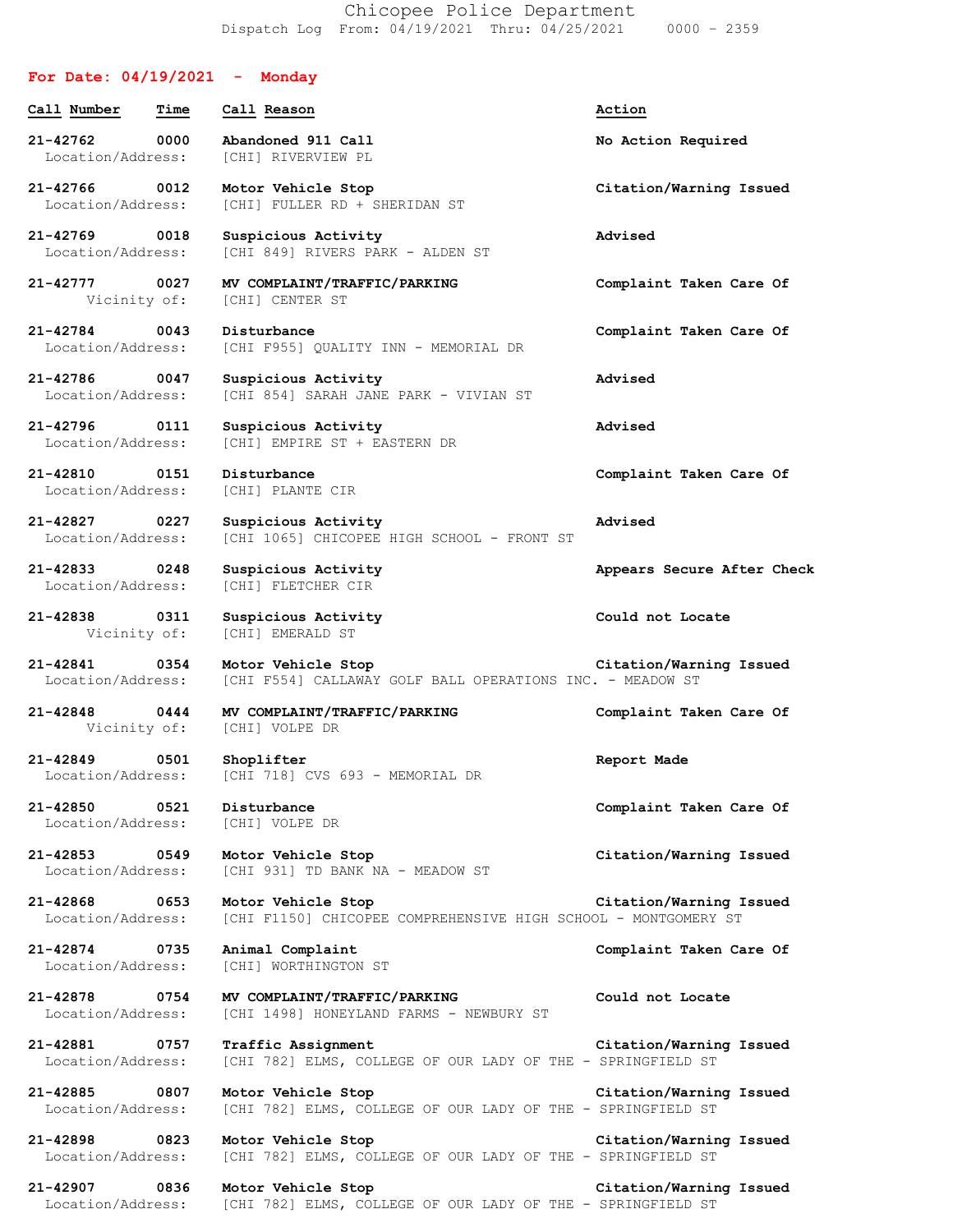**21-42923 0920 Crash Property Damage Report Made** Vicinity of: [CHI] NEWBURY ST + RIMMON AVE

Location/Address: [CHI] NEWBURY ST

**21-42938 0930 Traffic Assignment No Action Required** Location/Address: [CHI 448] SOFT TOUCH AUTO WASH - GRANBY RD

Location/Address: [CHI] NEWBURY ST

**21-42940 1008 Crash Property Damage Report Made** Location/Address: [CHI] EAST ST

**21-42943 1017 Motor Vehicle Stop Citation/Warning Issued** Location/Address: [CHI] NEWBURY ST

**21-42947 1032 Stolen M/V L/P Report Advised** Location/Address: [CHI] CHASE PL

**21-42948 1034 Motor Vehicle Stop Citation/Warning Issued** Location/Address: [CHI] NEWBURY ST

**21-42955 1103 Motor Vehicle Stop Citation/Warning Issued**

Location/Address: [CHI] PENDLETON AVE

**21-42960 1117 Public Service Advised** Location/Address: [CHI 3170] PEOPLE BANK - MEMORIAL DR

**21-42965 1143 MV COMPLAINT/TRAFFIC/PARKING Could not Locate** Location/Address: [CHI] BY THE PARK - SHERMAN AVE

**21-42967 1154 Motor Vehicle Stop Criminal Complaint Request** Location/Address: [CHI F659] UNIQUE MOTORS - MEMORIAL DR

**21-42974 1219 Crash Property Damage Assist Given** Location/Address: [CHI] FAIRVIEW AVE

**21-42983 1249 Motor Vehicle Stop Citation/Warning Issued** Location/Address: [CHI] MONTGOMERY ST + GRATTAN ST

**21-42991 1329 Mal Damage/VANDALISM-Past Report Made** Location/Address: [CHI] CHICOPEE ST

**21-42992 1337 Traffic Assignment Citation/Warning Issued** Location/Address: [CHI 1308] IDEAL KITCHEN HOME IMPROVEMENTS - GRATTAN ST

**21-42995 1344 Motor Vehicle Stop Advised** Location/Address: [CHI 1308] IDEAL KITCHEN HOME IMPROVEMENTS - GRATTAN ST

**21-42997 1358 Transport Service Transport Complete** Location/Address: [CHI F182] HAMPDEN COUNTY WOMANS - CENTER ST

**21-43004 1420 Public Service No Action Required** Location/Address: [CHI XF1648] WESTFIELD BANK - EAST ST

**21-43005 1420 Stolen M/V L/P Report Report Made** Location/Address: [CHI] CHASE PL

**21-43007 1421 Disabled Motor Vehicle Could not Locate** Vicinity of: [CHI] NEAR 291 OVERPASS - EAST MAIN ST

Location/Address: [CHI 2119] - BROADWAY

**21-43008 1430 Motor Vehicle Stop Citation/Warning Issued** Location/Address: [CHI 1308] IDEAL KITCHEN HOME IMPROVEMENTS - GRATTAN ST

**21-43009 1432 Public Service No Action Required** Location/Address: [CHI 153] WESTFIELD BANK MAIN BRANCH - CENTER ST

Location/Address: [CHI] DALE ST + ROLF AVE

**21-42912 0855 Motor Vehicle Stop Citation/Warning Issued** Location/Address: [CHI 782] ELMS, COLLEGE OF OUR LADY OF THE - SPRINGFIELD ST

**21-42932 0930 Traffic Assignment Citation/Warning Issued**

**21-42935 0943 Motor Vehicle Stop Citation/Warning Issued**

**21-43006 1423 Missing Person Complaint Taken Care Of**

**21-43011 1443 Motor Vehicle Stop Citation/Warning Issued**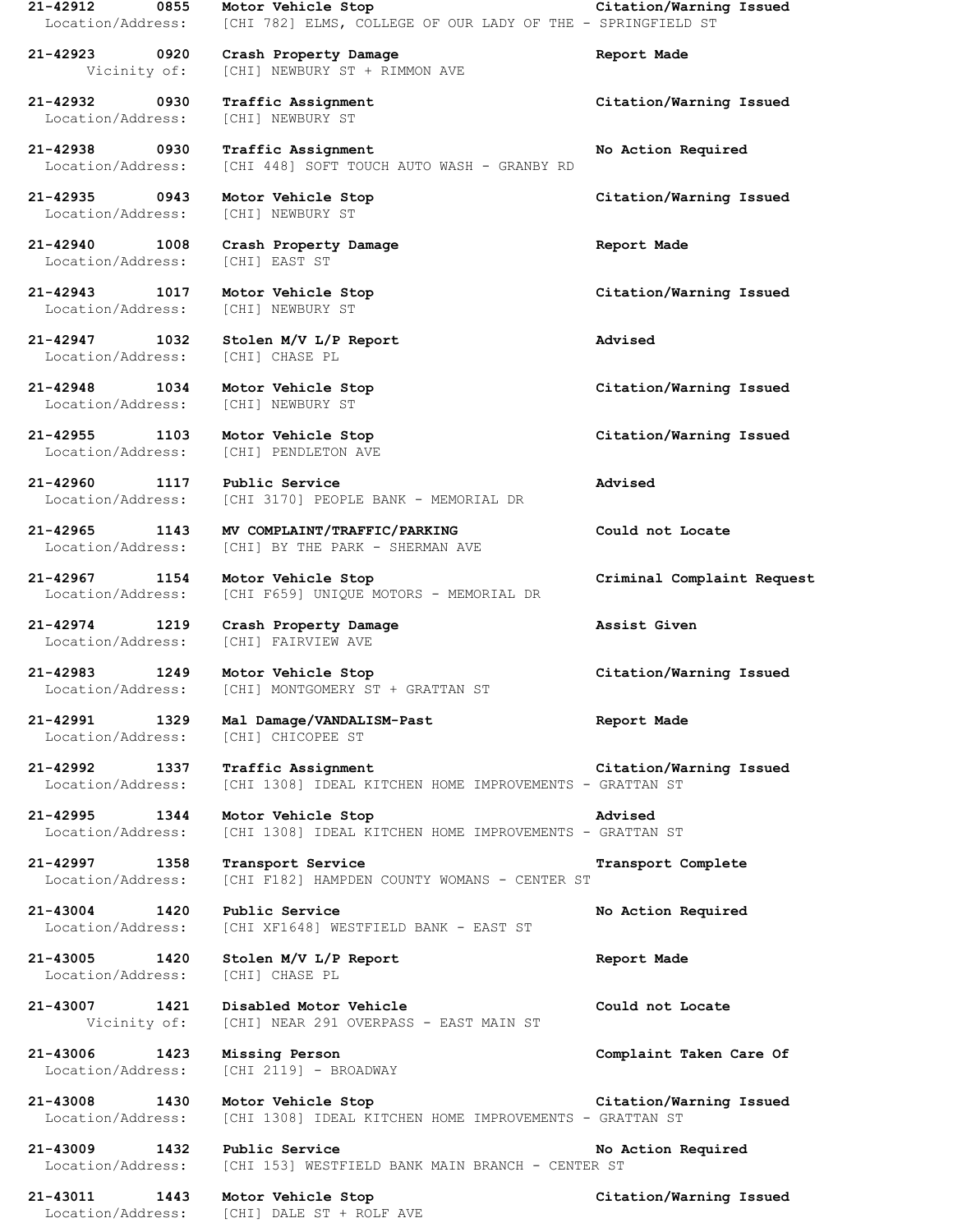**21-43020 1505 Trespasser/Trespassing Served in Hand** Location/Address: [CHI 638] BJS WHOLESALE FOOD WAREHOUSE - MEMORIAL DR **21-43022 1513 Public Service No Action Required** Location/Address: [CHI 931] TD BANK NA - MEADOW ST **21-43023 1517 Motor Vehicle Stop Citation/Warning Issued** Location/Address: [CHI] PENDLETON AVE **21-43027 1529 Motor Vehicle Stop Citation/Warning Issued** Location/Address: [CHI] DALE ST **21-43030 1531 Public Service No Action Required** Location/Address: [CHI 507] - GRATTAN ST **21-43037 1555 Crash Property Damage Report Made** Location/Address: [CHI 1824] CHICOPEE STREET GENERAL STORE - CHICOPEE ST **21-43049 1612 Shoplifter Report Made** Location/Address: [CHI 938] HOME DEPOT - MEMORIAL DR **21-43069 1648 Harassment/Threats Advised** Location/Address: [CHI] HAMPDEN AVE **21-43074 1706 Traffic Assignment Citation/Warning Issued** Location/Address: [CHI F1281] FIRE STA # 4 - BURNETT RD **21-43077 1713 Suspicious Activity Could not Locate** Location/Address: [CHI] SZETELA DR **21-43078 1713 MV COMPLAINT/TRAFFIC/PARKING No Action Required** Location/Address: [CHI] ERLINE ST + CHICOPEE ST **21-43080 1721 Motor Vehicle Stop Citation/Warning Issued** Location/Address: [CHI F1281] FIRE STA # 4 - BURNETT RD **21-43081 1721 Suspicious Activity Advised** Location/Address: [CHI 849] RIVERS PARK - ALDEN ST **21-43086 1740 ASSIST OTHER AGENCY Assist Given** Location/Address: [CHI F1048] HAMPTON INN CHICOPEE - MEMORIAL DR **21-43084 1741 Motor Vehicle Stop Citation/Warning Issued** Location/Address: [CHI F1281] FIRE STA # 4 - BURNETT RD **21-43090 1756 Harassment/Threats Assist Given** Location/Address: [CHI 927] EXCHANGE ST **21-43100 1837 Abandoned 911 Call No Action Required** Location/Address: [CHI] MT CARMEL AVE **21-43105 1842 Abandoned 911 Call No Action Required** Location/Address: [CHI 1267] BJS - MEMORIAL DR **21-43109 1853 MV COMPLAINT/TRAFFIC/PARKING Citation/Warning Issued** Location/Address: [CHI] CHARLES ST **21-43111 1858 Crash Property Damage Report Made** Location/Address: [CHI] FULLER ST **21-43110 1859 MV COMPLAINT/TRAFFIC/PARKING Citation/Warning Issued** Location/Address: [CHI] WASHINGTON ST **21-43113 1905 Neighbor/Landlord Dispute Advised** Location/Address: [CHI] FAIRVIEW AVE **21-43115 1910 MV COMPLAINT/TRAFFIC/PARKING Advised** Location/Address: [CHI F1401] SHERIDAN CIRCLE HOUSING COOPERATIVE - CENTRAL AVE **21-43116 1917 Service of a Summons Served in Hand** Location/Address: [CHI] SOUTHERN DR **21-43119 1937 Motor Vehicle Stop Advised** Location/Address: [CHI] CHICOPEE ST + FOREST ST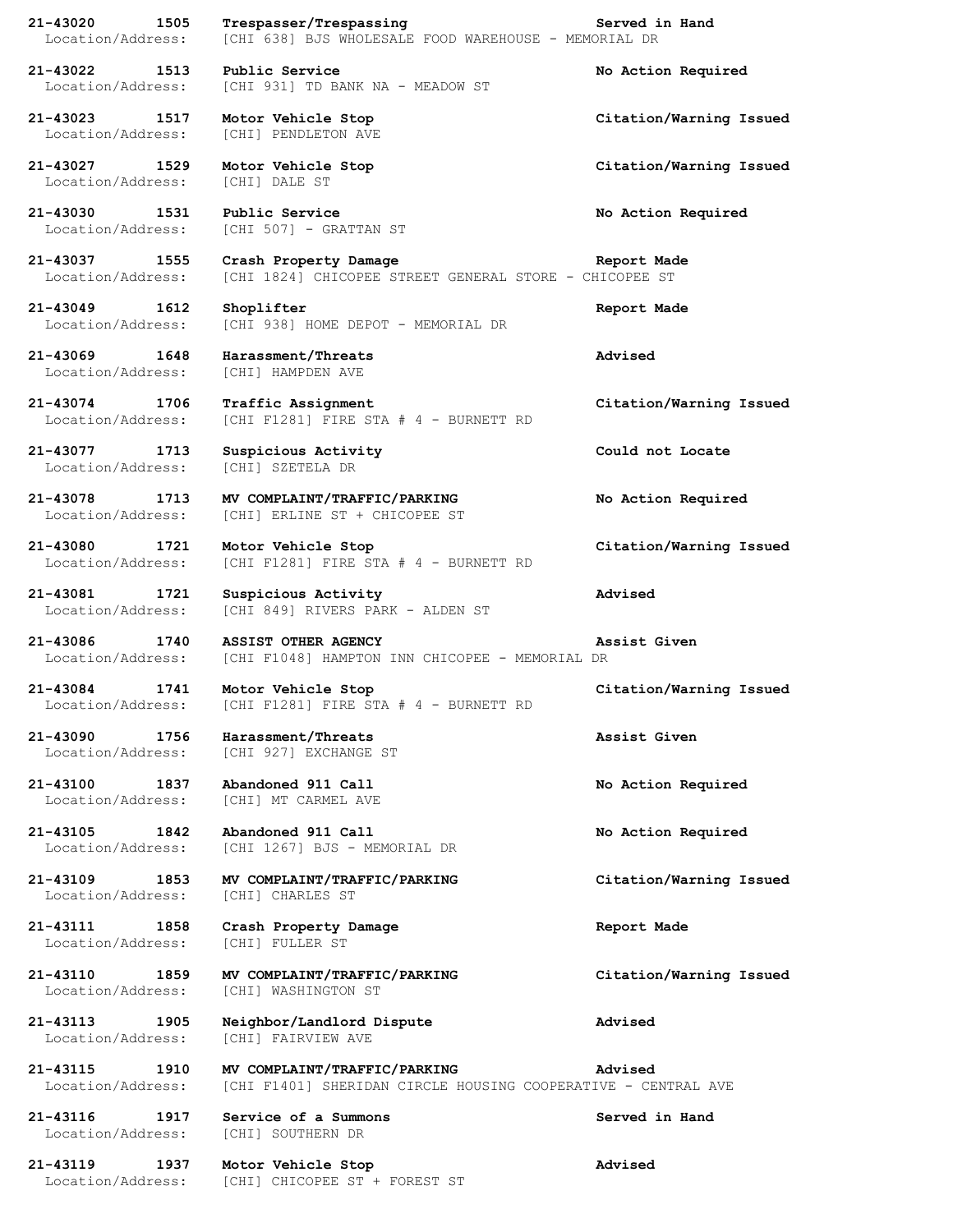| $21 - 43124$<br>2007<br>Location/Address: | MV COMPLAINT/TRAFFIC/PARKING<br>[CHI] MONROE ST                      | Citation/Warning Issued    |
|-------------------------------------------|----------------------------------------------------------------------|----------------------------|
| 21-43126 2011<br>Location/Address:        | Suspicious Activity<br>[CHI 107306280] - MCKINSTRY AVE               | Advised                    |
| 21-43129 2040<br>Location/Address:        | Motor Vehicle Stop<br>[CHI 565] MCDONALDS - MEADOW ST                | Advised                    |
| 21-43130 2046<br>Location/Address:        | MV COMPLAINT/TRAFFIC/PARKING<br>[CHI] WOODLAWN ST                    | Citation/Warning Issued    |
| 21-43132 2047<br>Location/Address:        | Crash Property Damage<br>[CHI 1949] - MEETINGHOUSE RD                | Report Made                |
| 21-43133 2050<br>Location/Address:        | Motor Vehicle Stop<br>[CHI 731] NORTH CHINA RESTAURANT - MEMORIAL DR | Citation/Warning Issued    |
| 21-43146 2126<br>Location/Address:        | Alarm<br>[CHI 546] OCONNELL (DANIEL) SONS INC - MEADOW ST            | Appears Secure After Check |
| 21-43150 2146<br>Location/Address:        | Drug/Narcotic Activity<br>[CHI] ST LOUIS AVE + CHICOPEE ST           | Report Made                |
| 21-43151 2148<br>Location/Address:        | Motor Vehicle Stop<br>[CHI] FULLER RD                                | Advised                    |
| 21-43159 2221<br>Location/Address:        | Crash Property Damage<br>[CHI] SOUTH ST                              | Report Made                |
| 21-43170 2322<br>Location/Address:        | Suspicious Activity<br>[CHI] CRESCENT DR                             | Advised                    |

## **For Date: 04/20/2021 - Tuesday**

| 21-43188          | 0025 | Motor Vehicle Stop            | Citation/Warning Issued |
|-------------------|------|-------------------------------|-------------------------|
| Location/Address: |      | [CHI] ST JAMES AVE + BROADWAY |                         |

**21-43209 0108 Alarm False Alarm** Location/Address: [CHI F1393] CHICK FIL A - MEMORIAL DR

**21-43228 0207 Motor Vehicle Stop Advised** Location/Address: [CHI 1938] SOLDIER ON - VETERAN HOME - MEADOW ST

**21-43250 0312 Motor Vehicle Stop Citation/Warning Issued** Location/Address: [CHI 1196] SHELL - WEST ST

**21-43277 0722 Motor Vehicle Stop Citation/Warning Issued** [CHI] WESTOVER RD + BERNICE ST

**21-43280 0731 Motor Vehicle Stop Advised** Location/Address: [CHI 1267] MASS MUTUAL LEARNING & CONFERENCE CENTER - MEMORIAL DR

**21-43284 0800 Traffic Assignment Citation/Warning Issued** Location/Address: [CHI 782] ELMS, COLLEGE OF OUR LADY OF THE - SPRINGFIELD ST

**21-43285 0802 Motor Vehicle Stop Citation/Warning Issued** Location/Address: [CHI 782] ELMS, COLLEGE OF OUR LADY OF THE - SPRINGFIELD ST

**21-43295 0825 Motor Vehicle Stop Criminal Complaint Request** Location/Address: [CHI 782] ELMS, COLLEGE OF OUR LADY OF THE - SPRINGFIELD ST

**21-43314 0856 Public Service No Action Required** Location/Address: [CHI 744] POLISH NATIONAL CREDIT UNION - MAIN ST

**21-43316 0904 Public Service No Action Required** Location/Address: [CHI 410] POLISH NATIONAL CREDIT UNION - FRONT ST

**21-43319 0913 Stolen M/V L/P Report Report Made** Location/Address: [CHI 644] STOP & SHOP SUPERMARKET - MEMORIAL DR

**21-43320 0919 Crash Property Damage Report Made** Location/Address: [CHI] FULLER RD + SHAWINIGAN DR

**21-43324 0921 Suspicious Activity Advised** Location/Address: [CHI 3170] PEOPLE BANK - MEMORIAL DR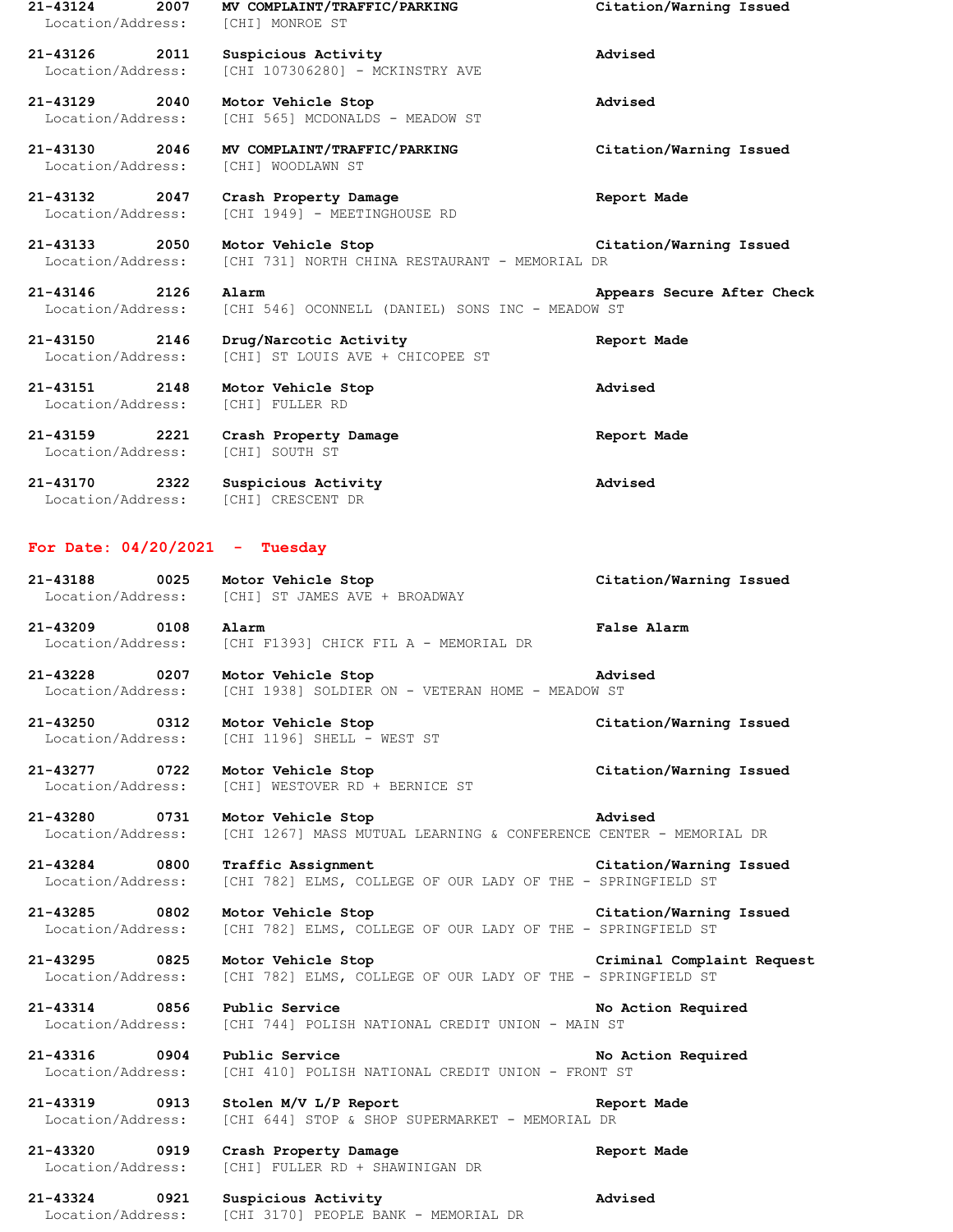| 21-43325<br>$\overline{0924}$ | Public Service                                           | No Action Required      |
|-------------------------------|----------------------------------------------------------|-------------------------|
| Location/Address:             | [CHI 323] POLISH NATIONAL CREDIT UNION - EXCHANGE ST     |                         |
| 21-43330 0929                 | MV COMPLAINT/TRAFFIC/PARKING                             | Citation/Warning Issued |
|                               | Location/Address: [CHI] VICTORIA PARK                    |                         |
|                               |                                                          |                         |
| 21-43332 0940                 | Crash Property Damage                                    | Advised                 |
| Location/Address:             | [CHI] SOUTH ST                                           |                         |
|                               |                                                          |                         |
| 21-43344 1004                 | MV COMPLAINT/TRAFFIC/PARKING                             | Could not Locate        |
| Location/Address:             | [CHI 1498] HONEYLAND FARMS - NEWBURY ST                  |                         |
| 21-43346 1007                 | Traffic Assignment                                       | Citation/Warning Issued |
| Location/Address:             | [CHI] NEWBURY ST                                         |                         |
|                               |                                                          |                         |
| 21-43347 1011                 | Motor Vehicle Stop                                       | Citation/Warning Issued |
| Location/Address:             | [CHI] NEWBURY ST                                         |                         |
|                               |                                                          |                         |
| 21-43351 1021                 | Motor Vehicle Stop                                       | Citation/Warning Issued |
| Location/Address:             | [CHI] NEWBURY ST                                         |                         |
| 21-43352 1021                 | Public Service                                           |                         |
| Location/Address:             | [CHI 1442] UNITED BANK - MONTGOMERY ST                   | No Action Required      |
|                               |                                                          |                         |
| 21-43356 1035                 | Motor Vehicle Stop                                       | Citation/Warning Issued |
| Location/Address:             | [CHI] NEWBURY ST                                         |                         |
|                               |                                                          |                         |
| 21-43361 1039                 | Animal Complaint                                         | Could not Locate        |
| Location/Address:             | [CHI] RIVERS AVE + CHARBONNEAU TER                       |                         |
|                               |                                                          |                         |
| 21-43362 1050                 | Motor Vehicle Stop                                       | Citation/Warning Issued |
| Location/Address:             | [CHI] NEWBURY ST                                         |                         |
| 21-43365 1058                 | Public Service                                           | No Action Required      |
| Location/Address:             | [CHI 74] WESTFIELD BANK - BURNETT RD                     |                         |
|                               |                                                          |                         |
| 21-43367 1104                 | Traffic Assignment                                       | Citation/Warning Issued |
|                               | Location/Address: [CHI] BEAUCHAMP TER                    |                         |
|                               |                                                          |                         |
| 21-43368<br>1106              | Assault & Battery Complaint                              | Advised                 |
| Location/Address:             | [CHI] - MAPLE ST                                         |                         |
|                               | 21-43369 1108 Motor Vehicle Stop                         | Citation/Warning Issued |
| Location/Address:             | [CHI] BEAUCHAMP TER                                      |                         |
|                               |                                                          |                         |
| 21-43376 1118 Public Service  |                                                          | No Action Required      |
| Location/Address:             | [CHI 804] WESTFIELD BANK - MEMORIAL DR                   |                         |
|                               |                                                          |                         |
| 21-43378<br>1118              | Larceny Complaint Past                                   | Report Made             |
| Location/Address:             | [CHI 938] HOME DEPOT - MEMORIAL DR                       |                         |
| 21-43381 1127                 | Motor Vehicle Stop                                       | Citation/Warning Issued |
| Location/Address:             | [CHI] BEAUCHAMP TER                                      |                         |
|                               |                                                          |                         |
| 21-43384<br>1132              | Public Service                                           | No Action Required      |
| Location/Address:             | [CHI 379] PEOPLES BANK - MEMORIAL DR                     |                         |
|                               |                                                          |                         |
| 21-43385 1133                 | Breaking & Entering in progress                          | Advised                 |
| Location/Address:             | [CHI] THEODORE ST                                        |                         |
|                               |                                                          |                         |
| 21-43388<br>1141              | Warrant Service                                          | Advised                 |
| Location/Address:             | [CHI] CRESCENT DR                                        |                         |
| 21-43389 1144                 | Crash Property Damage                                    | Complaint Taken Care Of |
| Location/Address:             | [CHI] I-291 RAMP - BURNETT RD                            |                         |
|                               |                                                          |                         |
| 21-43390<br>1149              | Public Service                                           | No Action Required      |
| Location/Address:             | [CHI 639] BANK OF AMERICA - MEMORIAL DR                  |                         |
|                               |                                                          |                         |
| 21-43395<br>1157              | Public Service                                           | No Action Required      |
| Location/Address:             | [CHI 645] CITIZENS BANK INSIDE STOP & SHOP - MEMORIAL DR |                         |
| 21-43398<br>1215              | Public Service                                           | Report Made             |
|                               | Location/Address: [CHI] SHEPHERD ST                      |                         |
|                               |                                                          |                         |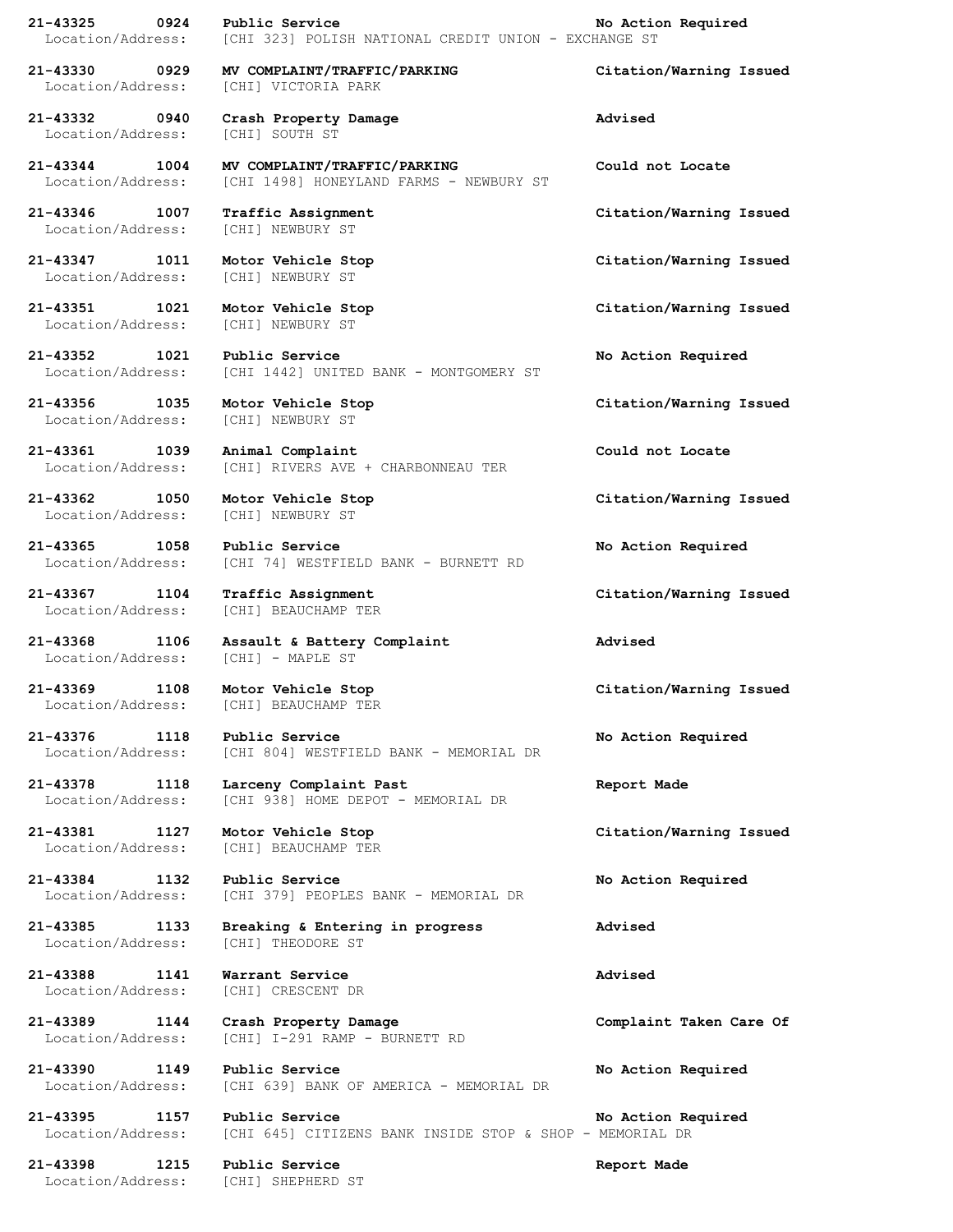**21-43399 1215 MV COMPLAINT/TRAFFIC/PARKING Could not Locate** Location/Address: [CHI 334] CHICOPEE MOOSE FAMILY CENTER - FULLER RD

**21-43401 1225 Public Service No Action Required** Location/Address: [CHI 715] TD BANK NA - MEMORIAL DR

**21-43406 1235 Public Service No Action Required** Location/Address: [CHI] FLORENCE SAVINGS BANK - MEMORIAL DR

**21-43409 1241 Crash Property Damage Advised** Location/Address: [CHI 938] HOME DEPOT - MEMORIAL DR

**21-43407 1243 Traffic Assignment Citation/Warning Issued** Location/Address: [CHI 1308] IDEAL KITCHEN HOME IMPROVEMENTS - GRATTAN ST

**21-43411 1246 Public Service No Action Required** Location/Address: [CHI 673] CITIZENS BANK - MEMORIAL DR

**21-43413 1251 Motor Vehicle Stop Citation/Warning Issued** Location/Address: [CHI 508] TD'S SPORTS PUB - GRATTAN ST

**21-43420 1304 Public Service No Action Required** Location/Address: [CHI 1206] FREEDOM CREDIT UNION - MEMORIAL DR

**21-43421 1308 Motor Vehicle Stop Citation/Warning Issued** Location/Address: [CHI] DALE ST

**21-43422 1311 Public Service No Action Required** Location/Address: [CHI 706] PEOPLES BANK - MEMORIAL DR

Location/Address: [CHI] DALE ST

**21-43426 1318 Mal Damage/VANDALISM-Past Advised** Location/Address: [CHI] DALEY ST

**21-43427 1324 Traffic Assignment No Action Required** Location/Address: [CHI] NEWBURY ST

**21-43428 1349 Traffic Assignment No Action Required** Location/Address: [CHI] WESTOVER RD

**21-43431 1358 Motor Vehicle Stop Citation/Warning Issued** Location/Address: [CHI 832] BELLAMY MIDDLE SCHOOL, EDWARD 6-8 - PENDLETON AVE

Location/Address: [CHI] MEMORIAL DR

**21-43443 1414 Harassment/Threats Advised** Location/Address: [CHI 2112] THEORY WELLNESS - FULLER RD

**21-43442 1419 Motor Vehicle Stop Arrest Made** Location/Address: [CHI] PROSPECT ST

Location/Address: [CHI] MAPLE ST

Location/Address: [CHI] ABBEY ST

**21-43449 1439 Harassment/Threats Report Made**

**21-43453 1441 ASSIST OTHER AGENCY Could not Locate**

Location/Address: [CHI] CIRCLE DR

**21-43448 1438 Firearms/Shots Fired/Gun Shots No Action Required**

Location/Address: [CHI] OLIVINE ST

Location/Address: [CHI 2607] - WEST ST

**21-43452 1444 Assault & Battery Complaint Advised** Location/Address: [CHI] MAPLE ST

**21-43461 1501 Assault & Battery Complaint Report Made** Location/Address: [CHI] MAPLE ST

**21-43472 1515 Animal Complaint Could not Locate** Vicinity of: [CHI] NEW LUDLOW RD + MEMORIAL DR

**21-43425 1318 Motor Vehicle Stop Citation/Warning Issued**

**21-43437 1411 Motor Vehicle Stop Citation/Warning Issued**

**21-43447 1430 Alarm Appears Secure After Check**

**21-43451 1443 Alarm Appears Secure After Check**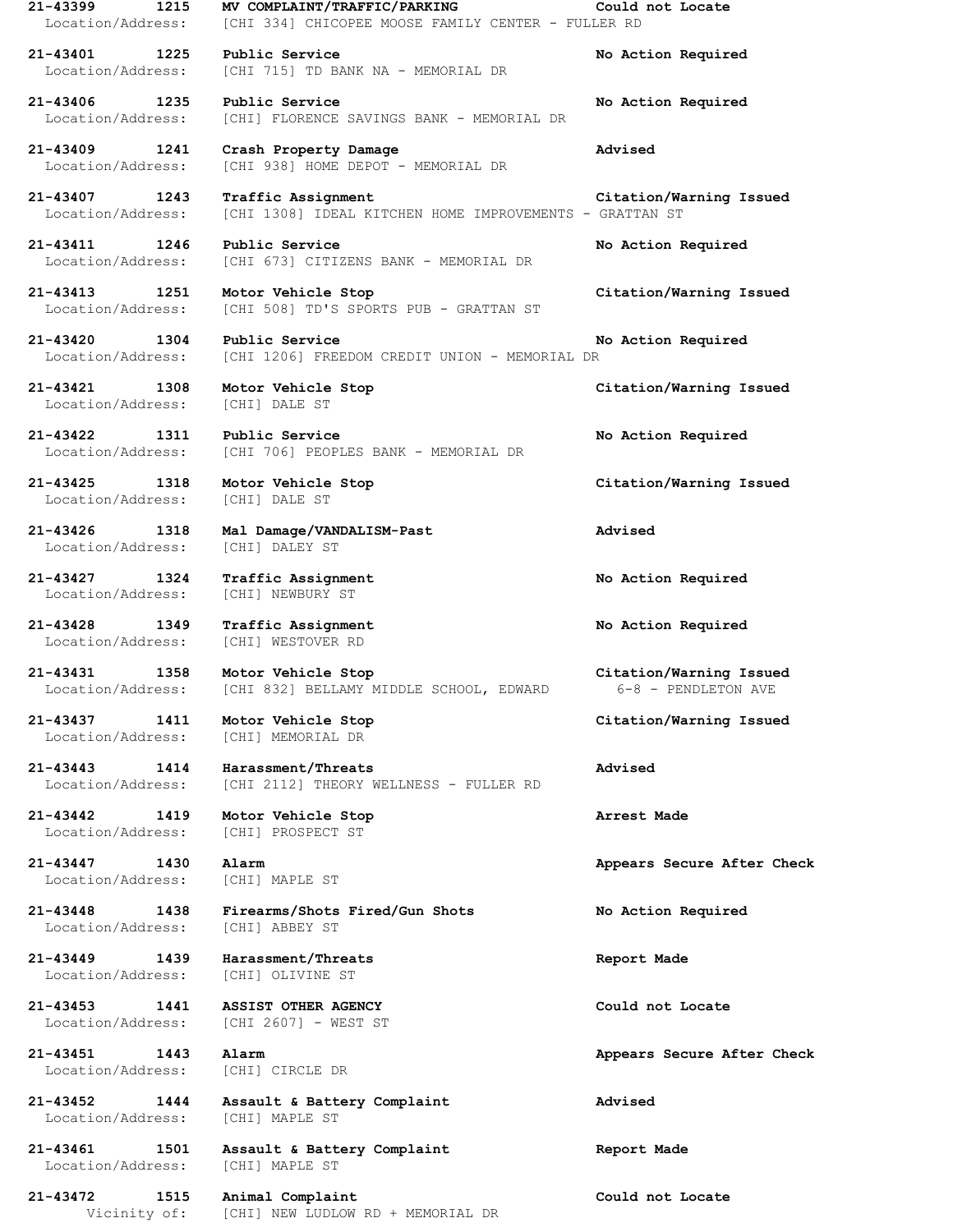**21-43473 1524 Assault & Battery Complaint Report Made** Location/Address: [CHI] BROADWAY **21-43478 1558 Disturbance Criminal Complaint Request** Location/Address: [CHI] SCHOOL ST **21-43483 1604 MV COMPLAINT/TRAFFIC/PARKING No Action Required** Location/Address: [CHI 1938] SOLDIER ON - VETERAN HOME - MEADOW ST **21-43482 1608 Public Service Could not Locate** Location/Address: [CHI F825] MASS TRIAL COURT [CHICOPEE] - CHURCH ST **21-43485 1610 Crash Property Damage Report Made** Location/Address: [CHI 1254] STARBUCKS - MEMORIAL DR **21-43492 1616 Illegal Dumping Report Made** Location/Address: [CHI 2259] - ABBEY MEMORIAL DR **21-43490 1619 Disturbance Could not Locate** Location/Address: [CHI] MEMORIAL DR **21-43493 1620 Disturbance No Action Required** Location/Address: [CHI 853] WISNIOWSKI PARK - SPRUCE ST **21-43509 1649 Fraud/Identity Theft Report Made** Location/Address: [CHI] DALE ST **21-43512 1655 Mal Damage/VANDALISM-Past Report Made** Location/Address: [CHI 1252] MARSHALL'S - MEMORIAL DR **21-43517 1708 Alarm False Alarm** Location/Address: [CHI] VIRGINIA AVE **21-43530 1759 MV COMPLAINT/TRAFFIC/PARKING Unfounded** Location/Address: [CHI 847] RAY ASH PARK - ARCADE ST **21-43531 1806 Suspicious Activity Advised** Location/Address: [CHI] ARMANELLA ST **21-43536 1840 Service of a Summons Not Served** Location/Address: [CHI] EASTERN DR **21-43537 1844 MV COMPLAINT/TRAFFIC/PARKING Report Made** Location/Address: [CHI] GLENDALE ST **21-43538 1846 Neighbor/Landlord Dispute Advised** Location/Address: [CHI 3931] - SYREK ST **21-43543 1854 Missing Person Report Made** Location/Address: [CHI 274] - CHICOPEE ST **21-43544 1858 Disturbance Complaint Taken Care Of** Location/Address: [CHI 677] SPEEDWAY - MEMORIAL DR **21-43546 1903 Harassment/Threats Advised** Location/Address: [CHI] STEBBINS ST **21-43547 1913 Crash Property Damage Criminal Complaint Request** Location/Address: [CHI F1155] CRESCENT DR **21-43549 1920 Alarm Appears Secure After Check** Location/Address: [CHI 1604] BELCHER SCHOOL K-2 - MONTGOMERY ST **21-43553 1946 Fraud/Identity Theft Report Made** Location/Address: [CHI] OAKWOOD ST **21-43556 2010 Abandoned 911 Call Appears Secure After Check** Location/Address: [CHI F1048] HAMPTON INN CHICOPEE - MEMORIAL DR **21-43562 2040 Investigation/Follow Up No Action Required** Location/Address: [CHI] EAST MAIN ST **21-43567 2106 Shoplifter Complaint Taken Care Of** Location/Address: [CHI 638] BJS WHOLESALE FOOD WAREHOUSE - MEMORIAL DR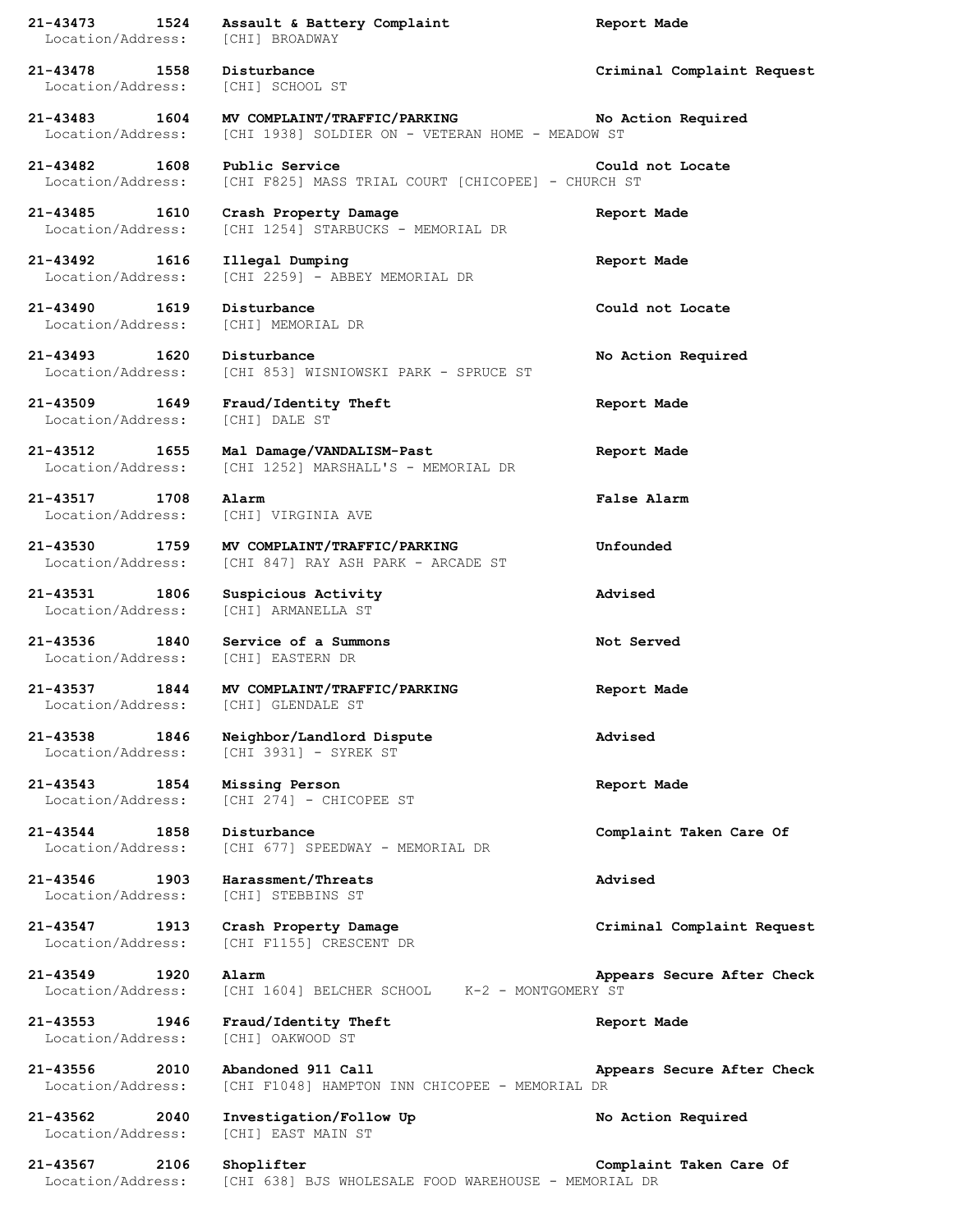**21-43573 2207 Abandoned 911 Call Unfounded** Location/Address: [CHI] SPRINGFIELD ST **21-43574 2209 Larceny Complaint Past Report Made** Location/Address: [CHI] WARD ST **For Date: 04/21/2021 - Wednesday 21-43609 0050 Motor Vehicle Stop Citation/Warning Issued** Location/Address: [CHI] MEMORIAL AVE + PONDVIEW DR **21-43611 0054 Motor Vehicle Stop Citation/Warning Issued** Location/Address: [CHI] EAST ST + BEAUCHAMP TER **21-43615 0100 Motor Vehicle Stop Criminal Complaint Request** Location/Address: [CHI] MEADOW ST + HOPE ST **21-43620 0120 Abandoned 911 Call Could not Locate** Location/Address: [CHI] SPRING ST **21-43627 0132 Motor Vehicle Stop Advised** Vicinity of: [CHI] ST JAMES AVE + THORNWOOD ST **21-43640 0225 Motor Vehicle Stop Citation/Warning Issued** Vicinity of: [CHI] MCKINSTRY AVE + DAKOTA DR **21-43650 0355 Motor Vehicle Stop Advised** Location/Address: [CHI] GROVE ST + ELLERTON ST **21-43657 0449 Suspicious Activity Advised** Location/Address: [CHI 857] SZOT PARK - SGT TRACY DR **21-43658 0459 MV COMPLAINT/TRAFFIC/PARKING Citation/Warning Issued** Location/Address: [CHI] CHARBONNEAU TER **21-43661 0520 Motor Vehicle Stop Citation/Warning Issued** Location/Address: [CHI] FRONT ST + GROVE ST **21-43664 0536 MV COMPLAINT/TRAFFIC/PARKING Citation/Warning Issued** Location/Address: [CHI 1503] CHICOPEE FAMILY PIZZA - CHICOPEE ST **21-43663 0539 Motor Vehicle Stop Citation/Warning Issued** Location/Address: [CHI] FRONTENAC ST + EAST ST **21-43670 0601 Alarm False Alarm** Location/Address: [CHI 455] CHICOPEE COUNTRY CLUBHOUSE BLDG - BURNETT RD **21-43678 0633 Crash Property Damage Report Made** Location/Address: **21-43690 0726 Service of a Summons Not Served** Location/Address: [CHI] STATE ST **21-43704 0824 Public Service Complaint Taken Care Of** Location/Address: [CHI] JONES FERRY RD **21-43706 0825 Crash Property Damage Complaint Taken Care Of** Location/Address: [CHI] 391 OFFRAMP - GRATTAN ST **21-43714 0844 Motor Vehicle Stop Citation/Warning Issued** Location/Address: [CHI] FULLER RD + MEMORIAL DR **21-43715 0848 Abandoned 911 Call No Action Required** Vicinity of: [CHI 871] NEW LOMBARD RD **21-43716 0852 Disabled Motor Vehicle Assist Given** Vicinity of: [CHI] AMERICAN LEGION MEMORIAL BRIDGE - EAST MAIN ST **21-43722 0913 Motor Vehicle Stop Citation/Warning Issued** Location/Address: [CHI] NEW LUDLOW RD **21-43725 0927 Motor Vehicle Stop Citation/Warning Issued** Location/Address: [CHI 304] DMS AUTO BODY AND COLLISION - NEW LUDLOW RD

**21-43726 0927 Unwanted Party/Undesirable Advised** [CHI] NORMAN ST + LAFLEUR DR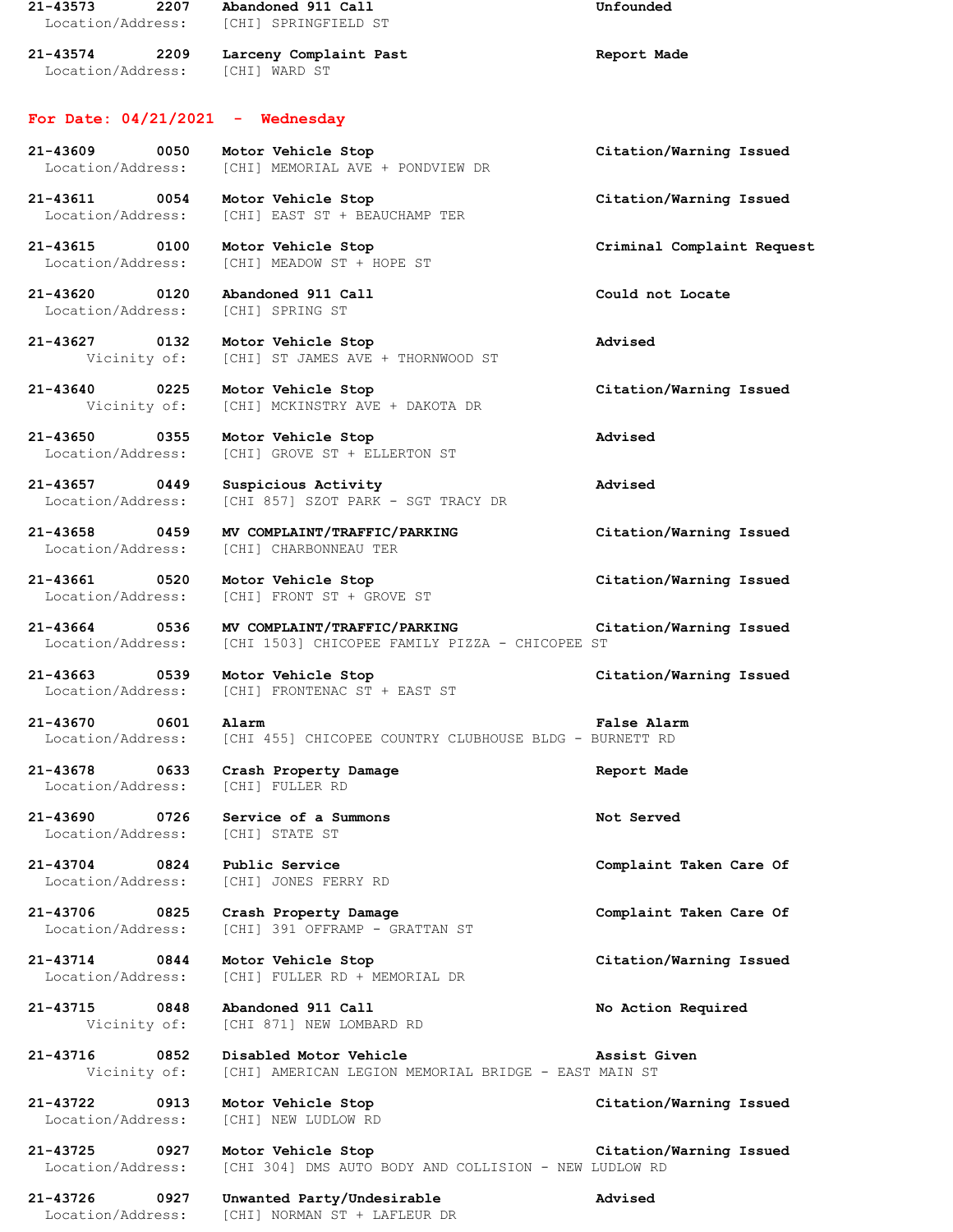**21-43729 0935 Warrant Service Transport Complete** Location/Address: [CHI] CHURCH ST **21-43738 1010 Public Service Could not Locate** Location/Address: [CHI F318] CABOT LIQUORS - EXCHANGE ST **21-43742 1022 Crash Property Damage No Action Required** Vicinity of: [CHI] COLLEGE ST **21-43755 1056 Crash Property Damage Could not Locate** [CHI 1208] LAZER AUTO WASH - ST JAMES AVE **21-43756 1057 Stolen M/V L/P Report Assist Given** Location/Address: [HOY] BEECH ST **21-43765 1117 Crash Personal Injury Report Made** Location/Address: [CHI] THE UNDERPASS - PERRAULT ST **21-43776 1159 Crash Property Damage Advised** Vicinity of: [CHI] WESTOVER RD **21-43783 1221 Motor Vehicle Stop Citation/Warning Issued** Location/Address: [CHI] CHURCH ST + COURT ST **21-43793 1310 Crash Property Damage Report Made** Location/Address: [CHI] SHERIDAN ST **21-43798 1333 Suspicious Activity Could not Locate** Location/Address: [CHI] DOROTHY AVE **21-43809 1409 MV COMPLAINT/TRAFFIC/PARKING Advised** Vicinity of: [CHI] TAYLOR ST **21-43810 1409 Crash Property Damage Report Made** Location/Address: [CHI 807] CHICOPEE PARKS & REC. DEPT. MAINT. GARAGE - BEMIS AVE **21-43812 1421 Suspicious Activity Arrest Made** Location/Address: [CHI] LESTER ST **21-43816 1446 Crash Property Damage Report Made** Location/Address: [CHI 1197] BRIDAL CORNER - MEMORIAL DR **21-43825 1519 Drug/Narcotic Activity Report Made** Location/Address: [CHI 919] BIG Y WORLD CLASS MARKETS - MEMORIAL DR **21-43827 1543 Neighbor/Landlord Dispute Advised** Location/Address: [CHI 3439] - OLIVINE ST **21-43829 1557 Crash Property Damage Report Made** Location/Address: [CHI 37] FIRST CENTRAL BAPTIST CHURCH - BROADWAY **21-43841 1606 Alarm Appears Secure After Check** Location/Address: [CHI F107] POLISH CULTRAL CENTER - SOUTH ST **21-43854 1609 Alarm Appears Secure After Check** Location/Address: [CHI F208] CAVALIER RESTAURANT, ALCOA CATERING - CHICOPEE ST **21-43853 1610 Alarm False Alarm** Location/Address: [CHI] SPRINGFIELD ST **21-43857 1611 Alarm False Alarm** Location/Address: [CHI 429] KNIGHTS OF COLUMBUS - GRANBY RD **21-43868 1616 Crash Property Damage No Action Required** Location/Address: [CHI] MEADOW ST **21-43872 1619 Crash Property Damage Advised** Location/Address: [CHI] ASSELIN ST **21-43889 1649 Crash Property Damage No Action Required** Location/Address: [CHI 1191] WALMART - MEMORIAL DR **21-43905 1741 MV COMPLAINT/TRAFFIC/PARKING Could not Locate** Location/Address: [CHI 919] BIG Y WORLD CLASS MARKETS - MEMORIAL DR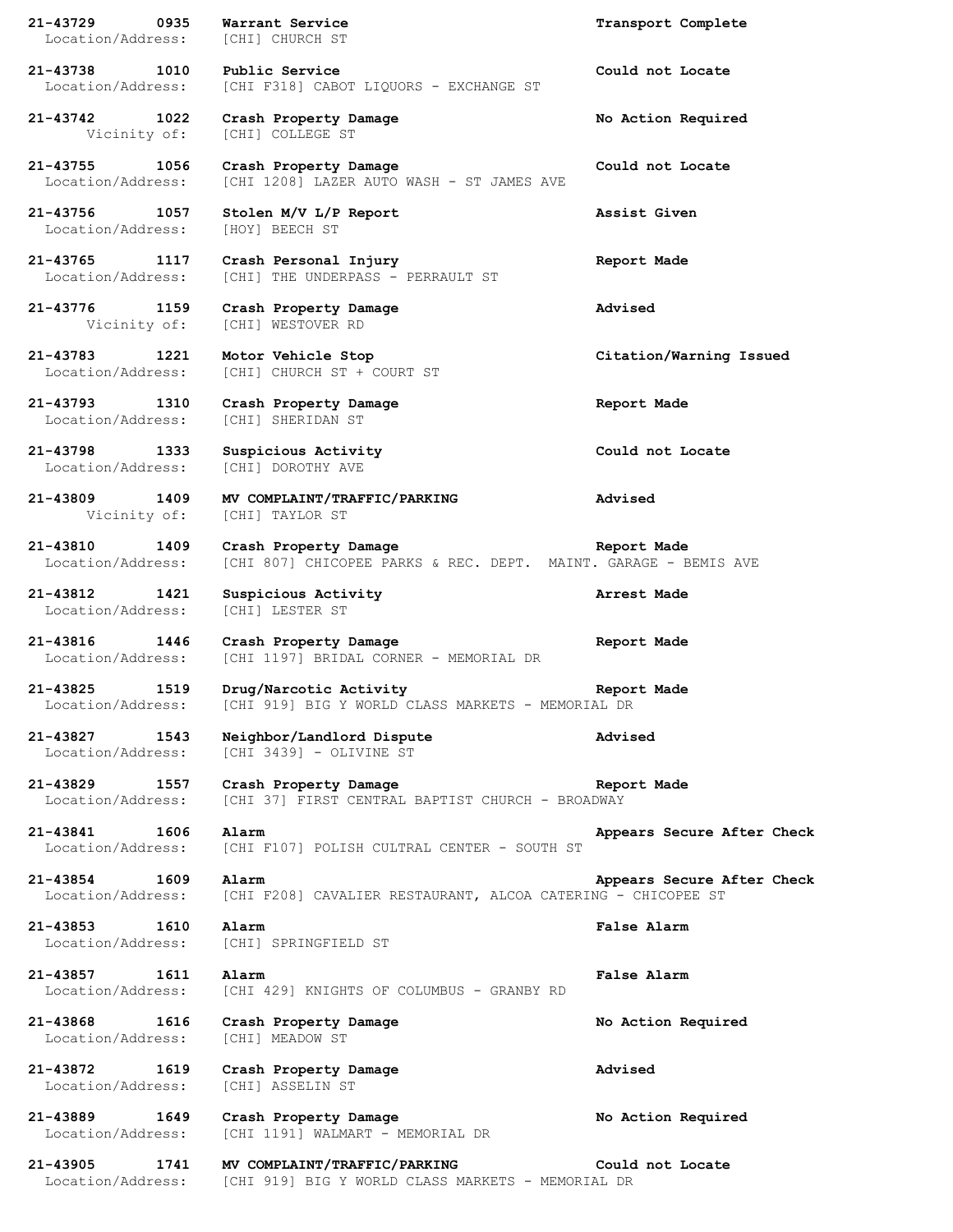**21-43918 1825 Harassment/Threats Complaint Taken Care Of** Location/Address: [CHI 2559] - SOUTHERN DR **21-43920 1834 Alarm Appears Secure After Check** Location/Address: [CHI 829] CHICOPEE PUBLIC SCHOOL ADMINISTRATION BLDG - BROADWAY **21-43923 1842 Crash Property Damage Assist Given** Location/Address: [CHI] MEMORIAL DR + PENDLETON AVE **21-43929 1901 Investigation/Follow Up Complaint Taken Care Of** Location/Address: [CHI] CLARENDON AVE **21-43961 2131 Alarm Appears Secure After Check** Location/Address: [CHI 1208] LAZER AUTO WASH - ST JAMES AVE **21-43963 2152 Motor Vehicle Stop Advised** Location/Address: [CHI] MEADOW ST + LORRAINE ST **21-43972 2247 Harassment/Threats Advised** Location/Address: [CHI 2559] - SOUTHERN DR

**21-43974 2301 MV COMPLAINT/TRAFFIC/PARKING Could not Locate** Vicinity of: [CHI] CHICOPEE ST

## **For Date: 04/22/2021 - Thursday**

**21-43996 0026 Alarm Appears Secure After Check** Location/Address: [CHI 1889] MED EXPRESS - MEMORIAL DR

**21-43999 0033 Motor Vehicle Stop Citation/Warning Issued** Vicinity of: [CHI 574] PRIDE - MONTGOMERY ST

**21-44001 0041 Traffic Assignment No Action Required** Location/Address: [CHI F1281] FIRE STA # 4 - BURNETT RD

**21-44006 0048 Motor Vehicle Stop Citation/Warning Issued** Vicinity of: [CHI] TRADING POST. - BURNETT RD

**21-44016 0057 Motor Vehicle Stop Citation/Warning Issued** Vicinity of: [CHI] EAST ST

**21-44037 0200 Motor Vehicle Stop Report Made** Vicinity of: [CHI 1359] DOMINOS PIZZA - BROADWAY

**21-44040 0206 Motor Vehicle Stop Advised** Vicinity of: [CHI] WOODLAWN ST + ST JAMES AVE

**21-44047 0229 Abandoned 911 Call No Action Required** Location/Address: [CHI] EMERALD ST

**21-44049 0233 MV COMPLAINT/TRAFFIC/PARKING Citation/Warning Issued** Location/Address: [CHI] CHARBONNEAU TER

**21-44051 0242 Motor Vehicle Stop Citation/Warning Issued** Vicinity of: [CHI] BROADWAY + ST JAMES AVE

**21-44059 0248 MV COMPLAINT/TRAFFIC/PARKING Citation/Warning Issued** Location/Address: [CHI] CHARBONNEAU TER

**21-44055 0249 Disturbance Advised** Location/Address: [CHI] APPLEWOOD DR

**21-44070 0333 Motor Vehicle Stop Report Made** Location: [CHI] 391SB PAST 22 NEWS

**21-44076 0409 Abandoned 911 Call No Action Required** Location/Address: [CHI 3837] - GRAPE ST

**21-44084 0536 Traffic Assignment No Action Required** Location/Address: [CHI] EAST ST

**21-44085 0539 Motor Vehicle Stop Advised** Location/Address: [CHI 839] STEFANIK SCHOOL, GENERAL. JOHN J. K-5 - MEADOW ST

**21-44087 0545 Motor Vehicle Stop Citation/Warning Issued** Vicinity of: [CHI 287] TEDDY BEAR POOLS & SPAS - EAST ST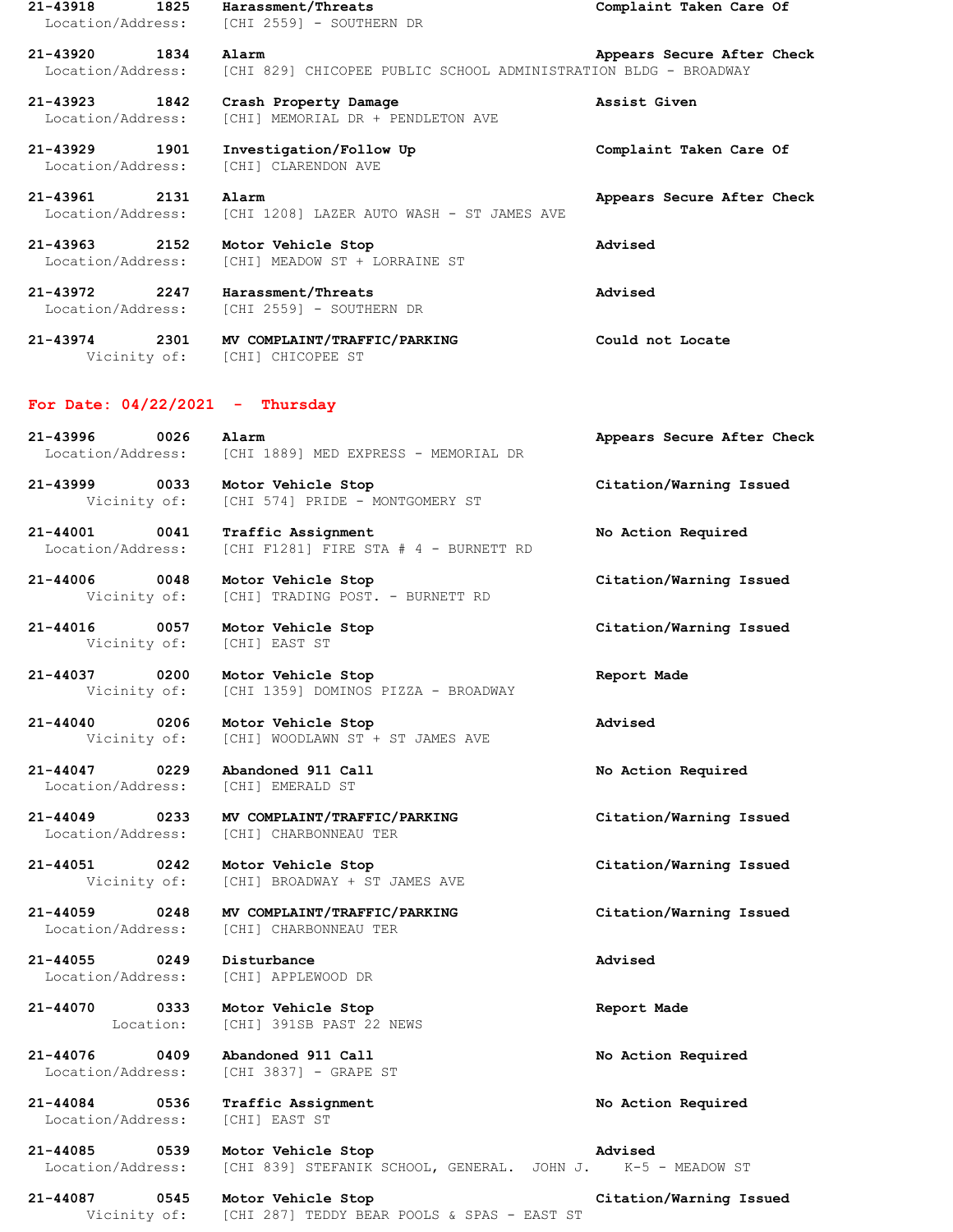**21-44088 0551 Traffic Assignment No Action Required** Location/Address: [CHI] BURNETT RD **21-44091 0558 Traffic Assignment Complaint Taken Care Of** Location/Address: [CHI] CRESTWOOD ST **21-44092 0604 Motor Vehicle Stop Citation/Warning Issued** Vicinity of: [CHI 287] TEDDY BEAR POOLS & SPAS - EAST ST **21-44093 0612 Traffic Assignment No Action Required** Location/Address: [CHI] JAMES ST **21-44094 0613 Traffic Assignment No Action Required** Location/Address: [CHI] FAIRVIEW AVE **21-44098 0628 Traffic Assignment No Action Required** Location/Address: [CHI] CHICOPEE ST + ELMER DR **21-44099 0633 Traffic Assignment Complaint Taken Care Of** Location/Address: [CHI 8] CHICOPEE POLICE SUBSTATION WILLIMANSETT - CHICOPEE ST **21-44103 0704 Abandoned 911 Call Unfounded** Vicinity of: [CHI] CHATHAM ST **21-44111 0757 Transport Service Transport Complete** Location: [CHI] CONWAY ST SOUTH DEERFIELD MA **21-44126 0843 Alarm False Alarm** Location/Address: [CHI] LAWRENCE RD **21-44127 0845 Warrant Service Transport Complete** Location/Address: [CHI] CASEY DR **21-44132 0853 Alarm False Alarm** Location/Address: [CHI XF1591] MOE'S SOUTHWEST GRILL - MEMORIAL DR **21-44134 0856 Motor Vehicle Stop Citation/Warning Issued** Location/Address: [CHI] CHICOPEE ST + SPRINGFIELD ST **21-44135 0900 Suspicious Activity Complaint Taken Care Of** Location/Address: [CHI 856] NASH FIELD PARK - CALL ST **21-44150 1002 MV COMPLAINT/TRAFFIC/PARKING No Action Required** Location/Address: [CHI 1498] HONEYLAND FARMS - NEWBURY ST **21-44159 1028 Breaking & Entering Past Unfounded** Location/Address: [CHI] PELOQUIN DR **21-44161 1037 Warrant Service Could not Locate** Location/Address: [CHI] CRESCENT DR **21-44162 1041 ASSIST OTHER AGENCY Could not Locate** Location/Address: [CHI] PARK ST **21-44165 1057 Abandoned 911 Call Unfounded** Location/Address: [CHI 605] CHICOPEE HOUSING AUTHORITY - MEETINGHOUSE RD **21-44166 1103 Larceny Complaint Past Report Made** Location/Address: [CHI] MEMORIAL DR **21-44176 1153 Motor Vehicle Stop Citation/Warning Issued** Location/Address: **21-44182 1209 Alarm False Alarm** Location/Address: [CHI 429] KNIGHTS OF COLUMBUS - GRANBY RD **21-44183 1213 Motor Vehicle Stop Citation/Warning Issued** Location/Address: [CHI] BURNETT RD **21-44190 1235 Motor Vehicle Stop Citation/Warning Issued** Location/Address: [CHI 719] PRICE RITE - MEMORIAL DR **21-44198 1251 Breaking & Entering in progress Advised** Location/Address: [CHI 3581] - SHEPHERD ST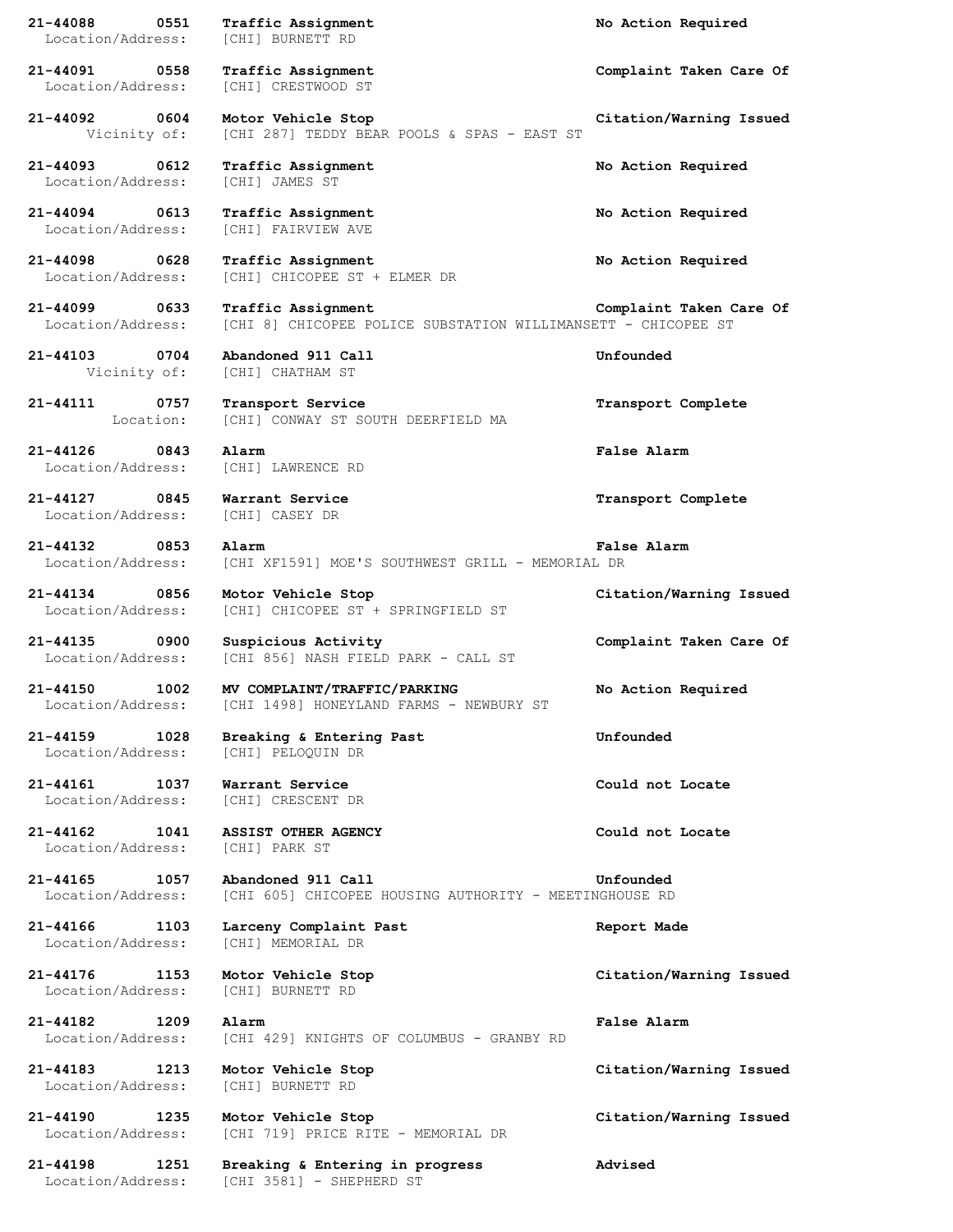**21-44203 1308 Trespasser/Trespassing Advised** Vicinity of: [CHI] BEAUREGARD TER **21-44202 1310 Crash Property Damage Report Made** Vicinity of: [CHI] FULLER RD + SHERIDAN ST **21-44206 1327 Motor Vehicle Stop Citation/Warning Issued** Location/Address: [CHI 201] TONY & VITAL AUTO REPAIR - CHICOPEE ST **21-44208 1330 Public Service Not Served** Location/Address: [CHI] AMES AVE **21-44212 1341 Larceny Complaint Past Report Made** Location/Address: [CHI F402] CHICOPEE ELECTRIC LIGHT DEPT - FRONT ST **21-44213 1346 Motor Vehicle Stop Citation/Warning Issued** Location/Address: [CHI 637] FRIENDLYS ICE CREAM CORP - MEMORIAL DR **21-44214 1349 Alarm False Alarm** Location/Address: [CHI] DOUGLAS CIR **21-44228 1432 Crash Property Damage Advised** Vicinity of: [CHI 938] HOME DEPOT - MEMORIAL DR **21-44247 1528 Abandoned 911 Call Could not Locate** Vicinity of: [CHI F1393] CHICK FIL A - MEMORIAL DR **21-44249 1549 Assault & Battery Complaint No Action Required** Vicinity of: [CHI] BETWEEN PADGETTE AND CHAMPION - WESTOVER RD **21-44251 1552 Abandoned 911 Call No Action Required** Location/Address: [CHI] SPRING ST **21-44259 1608 Transport Service Transport Complete** Location: [CHI] BAYSTATE MEDICAL CENTER **21-44261 1612 Public Service Complaint Taken Care Of** Location/Address: [CHI F825] MASS TRIAL COURT [CHICOPEE] - CHURCH ST **21-44278 1641 Breaking & Entering Past Report Made** Location/Address: **21-44277 1642 Public Service Could not Locate** Location/Address: [CHI] BRITTON ST **21-44281 1658 Motor Vehicle Stop Advised** Location/Address: [CHI] GRANBY RD **21-44289 1716 Motor Vehicle Stop Citation/Warning Issued** Location/Address: [CHI F556] ROY MOTORS INC - MEADOW ST **21-44291 1716 Disturbance Complaint Taken Care Of** Location/Address: [CHI] ASINOF AVE **21-44290 1717 Disturbance Report Made** Location/Address: [CHI] LESLIE ST **21-44292 1719 Abandoned 911 Call Unfounded** Location/Address: [CHI] NEW LUDLOW RD **21-44294 1735 Disturbance Complaint Taken Care Of** Location/Address: [CHI F211] YEMEA BOTANICA - EXCHANGE ST **21-44301 1752 Alarm Appears Secure After Check** Location/Address: [CHI 1233] WINDSOR COURT HOTEL - MEMORIAL DR **21-44302 1807 Motor Vehicle Stop Criminal Complaint Request** Vicinity of: [CHI 1233] WINDSOR COURT APARTMENTS - MEMORIAL DR **21-44306 1820 Transport Service Transport Complete** Location: [CHI] HAMPDEN COUNTY HOUSE OF CORRECTIONS **21-44310 1828 Larceny Complaint Past Report Made** Location/Address: [CHI] SKEELE ST **21-44314 1849 Animal Complaint Unfounded** Location/Address: [CHI] REED ST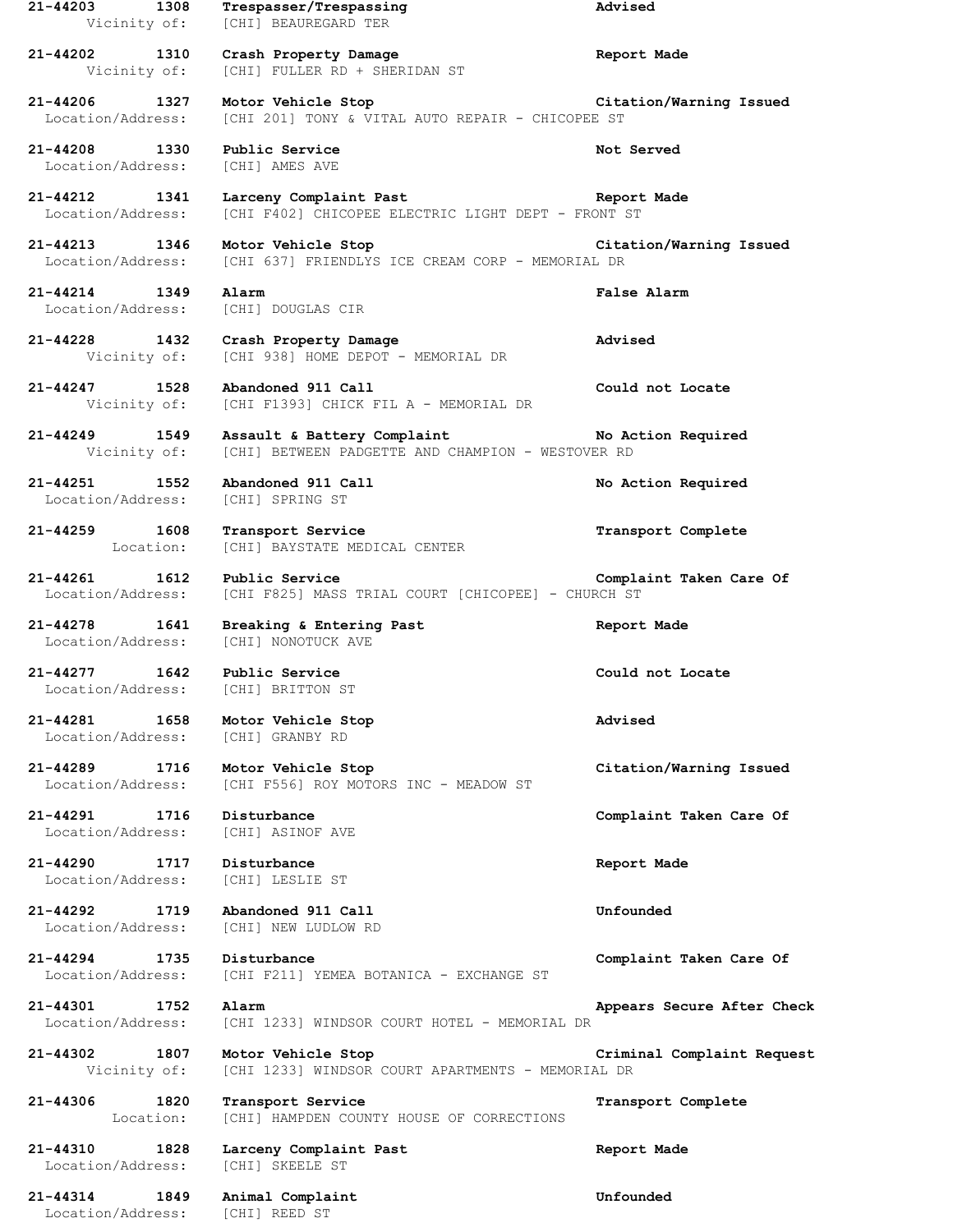| 21-44316 1853<br>Location/Address:                | Animal Complaint<br>[CHI] PROSPECT ST                                             | Unfounded                  |
|---------------------------------------------------|-----------------------------------------------------------------------------------|----------------------------|
| 21-44317 1905                                     | Disturbance<br>Vicinity of: [CHI 2047] - LYNWOOD DR                               | Complaint Taken Care Of    |
| 21-44318 1905<br>Location/Address:                | Suspicious Activity<br>[CHI 15] HOLY MOTHER OF THE ROSARY CEMETERY - BENNETT ST   | Unfounded                  |
| 21-44323 1919<br>Location/Address:                | Suspicious Activity<br>[CHI] LESTER ST                                            | Unfounded                  |
| 21-44327 1932                                     | Abandoned 911 Call<br>Vicinity of: [CHI] BROADWAY                                 | Unfounded                  |
| 21-44337 1950                                     | MV COMPLAINT/TRAFFIC/PARKING<br>Vicinity of: [CHI] MONTCALM ST                    | Unfounded                  |
| 21-44338 1952<br>Location/Address:                | Animal Complaint<br>[CHI] NEAR BJS AND WALGREENS - GRANBY RD + MONTGOMERY ST      | Complaint Taken Care Of    |
| 21-44344 2008<br>Location/Address:                | Breaking & Entering Past<br>[CHI] FANJOY DR                                       | Assist Given               |
| 21-44359 2114<br>Location/Address:                | Disturbance<br>[CHI 3740] - CHARBONNEAU TER                                       | Arrest Made                |
| 21–44370 2229                                     | Motor Vehicle Stop<br>Vicinity of: [CHI 252] DUNKIN DONUTS - MEADOW ST            | Criminal Complaint Request |
| 21-44373 2322<br>Location/Address: [CHI] SOUTH ST | Disturbance                                                                       | Complaint Taken Care Of    |
| For Date: $04/23/2021$ - Friday                   |                                                                                   |                            |
| 21-44387 0019                                     | Transport Service<br>Vicinity of: [LUD 1] HAMPDEN COUNTY JAIL - RANDALL RD        | Transport Complete         |
| 21-44400 0041 Disturbance                         | Location/Address: [CHI] CHICOPEE ST                                               | Advised                    |
| Location/Address:                                 | 21-44421 0136 Disabled Motor Vehicle<br>[CHI] FULLER RD                           | Complaint Taken Care Of    |
| 21-44428 0208<br>Location/Address:                | Crash Personal Injury<br>[CHI] SPRINGFIELD ST                                     | Criminal Complaint Request |
| 21-44469 0406<br>Location/Address:                | Alarm<br>[CHI 1604] BELCHER SCHOOL K-2 - MONTGOMERY ST                            | Unfounded                  |
| 21-44470 0500<br>Location/Address:                | Suspicious Activity<br>[CHI F1120] CANTERBURY ARMS APTS - EAST MAIN ST            | Complaint Taken Care Of    |
| 21-44473 0528<br>Location/Address:                | Abandoned 911 Call<br>[CHI] ASINOF AVE                                            | No Action Required         |
| 21-44485 0634<br>Location/Address:                | Public Service<br>[CHI] MONTGOMERY ST                                             | Not Served                 |
| 21-44487 0637<br>Location/Address:                | Warrant Service<br>[CHI] MADISON ST                                               | Could not Locate           |
| 21-44489 0646<br>Location/Address:                | Alarm<br>[CHI] BOUCHER CIR                                                        | Appears Secure After Check |
| 21-44493 0709<br>Location/Address:                | Public Service<br>[CHI] EDBERT ST                                                 | Not Served                 |
| 21-44494<br>0719<br>Location/Address:             | Animal Complaint<br>[CHI] PLANTE CIR                                              | Advised                    |
| 21-44505<br>0814<br>Location/Address:             | Traffic Assignment<br>[CHI 782] ELMS, COLLEGE OF OUR LADY OF THE - SPRINGFIELD ST | Citation/Warning Issued    |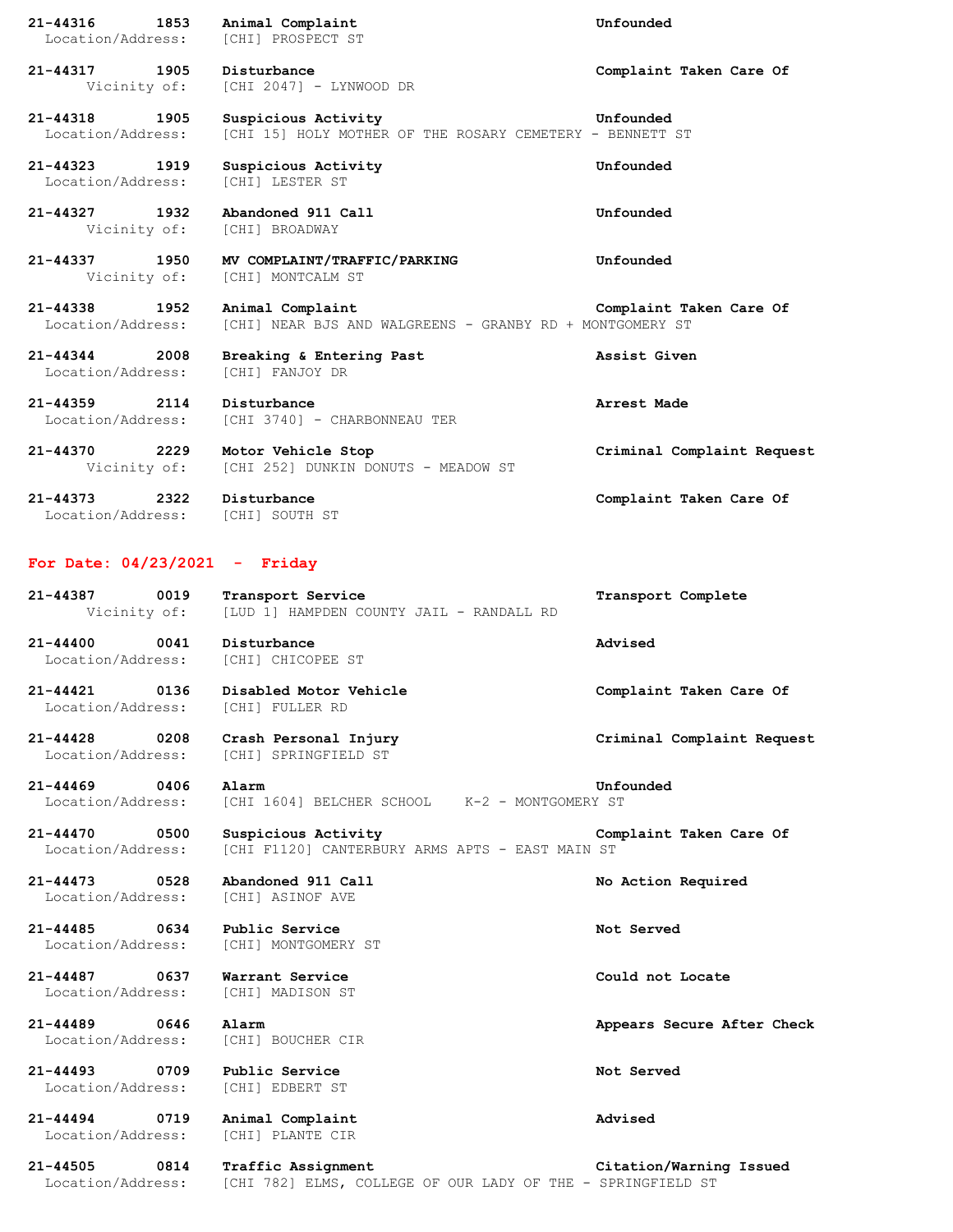Location/Address: [CHI] NEWBURY ST

**21-44526 0846 Motor Vehicle Stop Citation/Warning Issued** Location/Address: [CHI] NEWBURY ST

**21-44537 0908 Crash Property Damage Report Made**

Location/Address: [CHI] NEWBURY ST

**21-44543 0927 Service of a Summons Not Served**

Location/Address: [CHI] MONTCALM ST

**21-44602 1208 Warrant Service Report Made**

**21-44508 0816 Motor Vehicle Stop Citation/Warning Issued** Location/Address: [CHI F1251] - SPRINGFIELD ST

**21-44514 0823 Motor Vehicle Stop Citation/Warning Issued** Location/Address: [CHI 782] ELMS, COLLEGE OF OUR LADY OF THE - SPRINGFIELD ST

**21-44515 0826 Suspicious Activity Report Made** Location/Address: [CHI] TREMONT ST + KIMBALL ST

**21-44518 0826 Service of a Summons Not Served** Location/Address: [CHI] STANLEY CT

Location/Address: [CHI] PROSPECT ST

**21-44519 0830 Larceny Complaint Past Report Made** Location/Address: [CHI] HAVEN AVE

**21-44536 0908 Disabled Motor Vehicle Assist Given** Location/Address: [CHI 2106] VETERANS BRIDGE - FULLER RD

Location/Address: [CHI] GRATTAN ST

Location/Address: [CHI 2421] CENTER ST

Location/Address: [CHI] GLENDALE ST

Location/Address: [CHI] HAMPDEN ST

Location/Address: [CHI] FAIRVIEW AVE

**21-44560 1006 Alarm Appears Secure After Check** Location/Address: [CHI F470] CANA KOREAN RESTAURANT - GROVE ST

**21-44565 1027 Investigation/Follow Up Could not Locate** Location/Address: [CHI] WEST MAIN ST

Location/Address: [CHI] BEAUCHAMP TER

**21-44578 1055 MV COMPLAINT/TRAFFIC/PARKING No Action Required** Location/Address: [CHI 1498] HONEYLAND FARMS - NEWBURY ST

**21-44584 1108 Motor Vehicle Stop Citation/Warning Issued** Location/Address: [CHI] BEAUCHAMP TER

**21-44586 1110 Fraud/Identity Theft Report Made** Location/Address: [CHI 2565] CHICOPEE POLICE SUBSTATION - C3 - CENTER ST

**21-44589 1126 Public Service Complaint Taken Care Of** Location/Address: [CHI] SOUTH ST + CENTER ST

**21-44595 1133 Investigation/Follow Up Advised** Location/Address: [CHI] MEMORIAL DR

**21-44596 1135 Warrant Service Report Made** Location/Address: [CHI F162] - CENTER ST

Location/Address: [CHI] PROSPECT ST

**21-44517 0827 Alarm Appears Secure After Check**

**21-44524 0840 Traffic Assignment Citation/Warning Issued**

**21-44538 0912 Motor Vehicle Stop Citation/Warning Issued**

**21-44541 0918 Public Service Complaint Taken Care Of**

**21-44552 0954 Motor Vehicle Stop Citation/Warning Issued**

**21-44559 1006 Motor Vehicle Stop Citation/Warning Issued**

**21-44573 1043 Motor Vehicle Stop Citation/Warning Issued**

**21-44592 1130 Traffic Assignment Complaint Taken Care Of**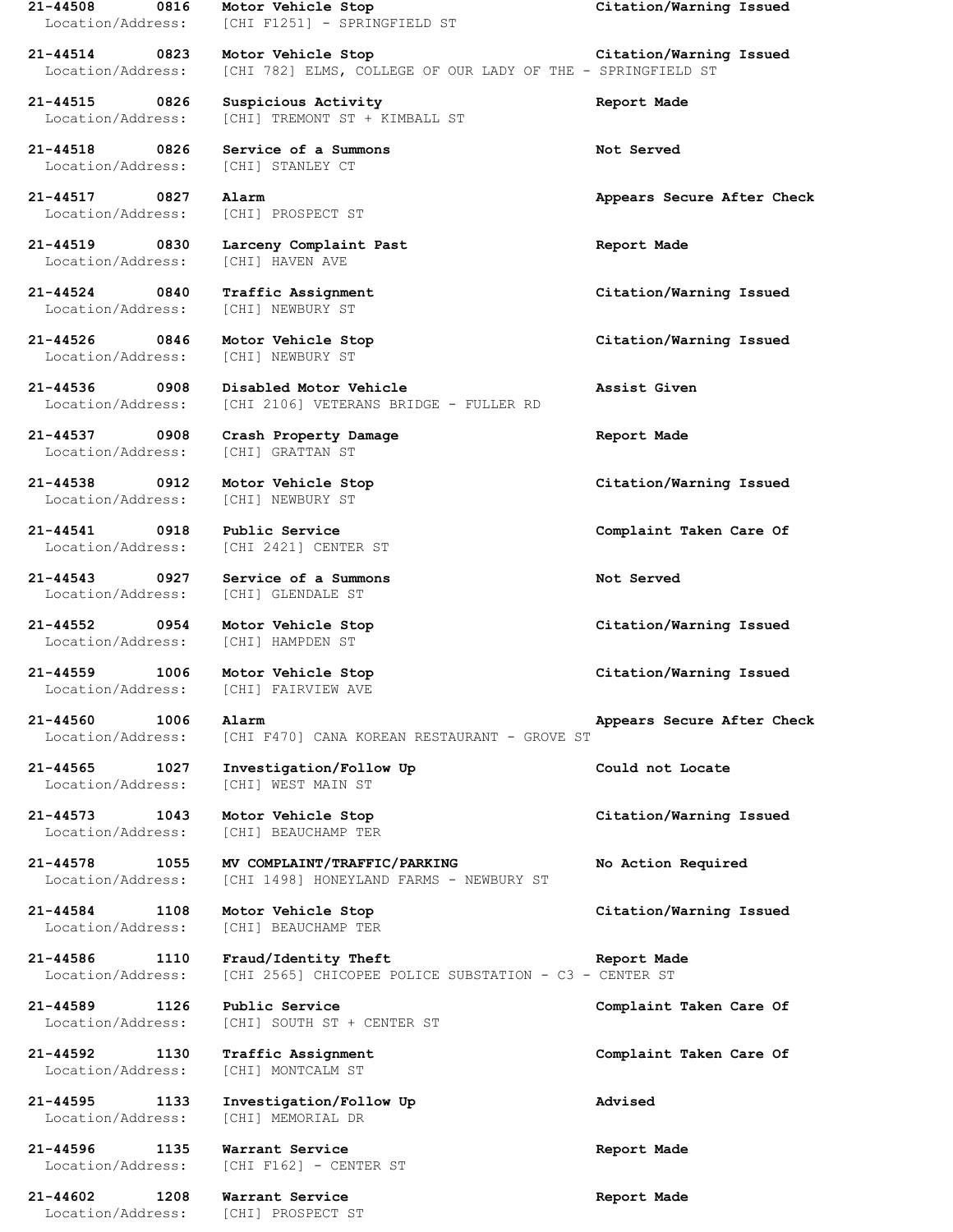**21-44608 1227 Motor Vehicle Stop Citation/Warning Issued** Location/Address: [CHI] PENDLETON AVE

**21-44640 1358 Traffic Assignment Citation/Warning Issued** Location/Address:

Location/Address: [CHI] COLLEGE ST

Location/Address: [CHI] ELDRIDGE ST

Location/Address: [CHI] COLLEGE ST

**21-44706 1644 Abandoned 911 Call Could not Locate** Vicinity of: [CHI] MEMORIAL DR

**21-44615 1241 Motor Vehicle Stop Criminal Complaint Request** Location/Address: [CHI 832] BELLAMY MIDDLE SCHOOL, EDWARD 6-8 - PENDLETON AVE

**21-44622 1254 Crash Property Damage Report Made** Vicinity of: [CHI] BY THE 391 NB - CENTER ST

**21-44626 1311 Crash Property Damage Report Made** Vicinity of: [CHI 449] CVS 2339 - GRANBY RD

Location/Address: [CHI] MONTGOMERY ST

**21-44641 1359 Larceny Complaint Past Report Made** Vicinity of: [CHI 1191] WALMART - MEMORIAL DR

**21-44649 1418 Suspicious Activity Advised**

**21-44650 1427 Crash Property Damage Report Made** Location/Address: [CHI 1583] LIBERTY TAX - BROADWAY

**21-44653 1433 Motor Vehicle Stop Arrest Made** Location/Address: [CHI] WOODROW AVE + JENNINGS ST

Location/Address: [CHI] COLLEGE ST

**21-44659 1450 Crash Property Damage Report Made** Location/Address: [CHI] ELCON DR

**21-44661 1502 Abandoned 911 Call No Action Required** Location/Address: [CHI] RIVER MILLS DR

Location/Address: [CHI] MONTGOMERY ST

**21-44674 1539 MV COMPLAINT/TRAFFIC/PARKING Complaint Taken Care Of** Vicinity of: [CHI] FAIRFIELD AVE

**21-44693 1620 MV COMPLAINT/TRAFFIC/PARKING Advised** Location/Address: [CHI 2452] - KURTZ ST

**21-44695 1622 Public Service Complaint Taken Care Of** Location/Address: [CHI 2498] CHICOPEE POLICE HEADQUARTERS - CHURCH ST

**21-44709 1652 Traffic Assignment Citation/Warning Issued** Location/Address: [CHI F1281] FIRE STA # 4 - BURNETT RD

**21-44713 1659 Motor Vehicle Stop Citation/Warning Issued** Location/Address: [CHI F1281] FIRE STA # 4 - BURNETT RD

**21-44716 1702 Crash Property Damage Report Made** Vicinity of: [CHI] PROSPECT ST + NORTH CHICOPEE ST

**21-44715 1704 Crash Property Damage Report Made** Vicinity of: [CHI 1027] DUNKIN DONUTS - MEMORIAL DR

Location/Address: [CHI F1281] FIRE STA # 4 - BURNETT RD

**21-44632 1340 Motor Vehicle Stop Citation/Warning Issued**

**21-44642 1411 Motor Vehicle Stop Citation/Warning Issued**

**21-44648 1422 Motor Vehicle Stop Citation/Warning Issued**

**21-44657 1447 Motor Vehicle Stop Citation/Warning Issued**

**21-44663 1511 Motor Vehicle Stop Citation/Warning Issued**

**21-44720 1712 Motor Vehicle Stop Citation/Warning Issued**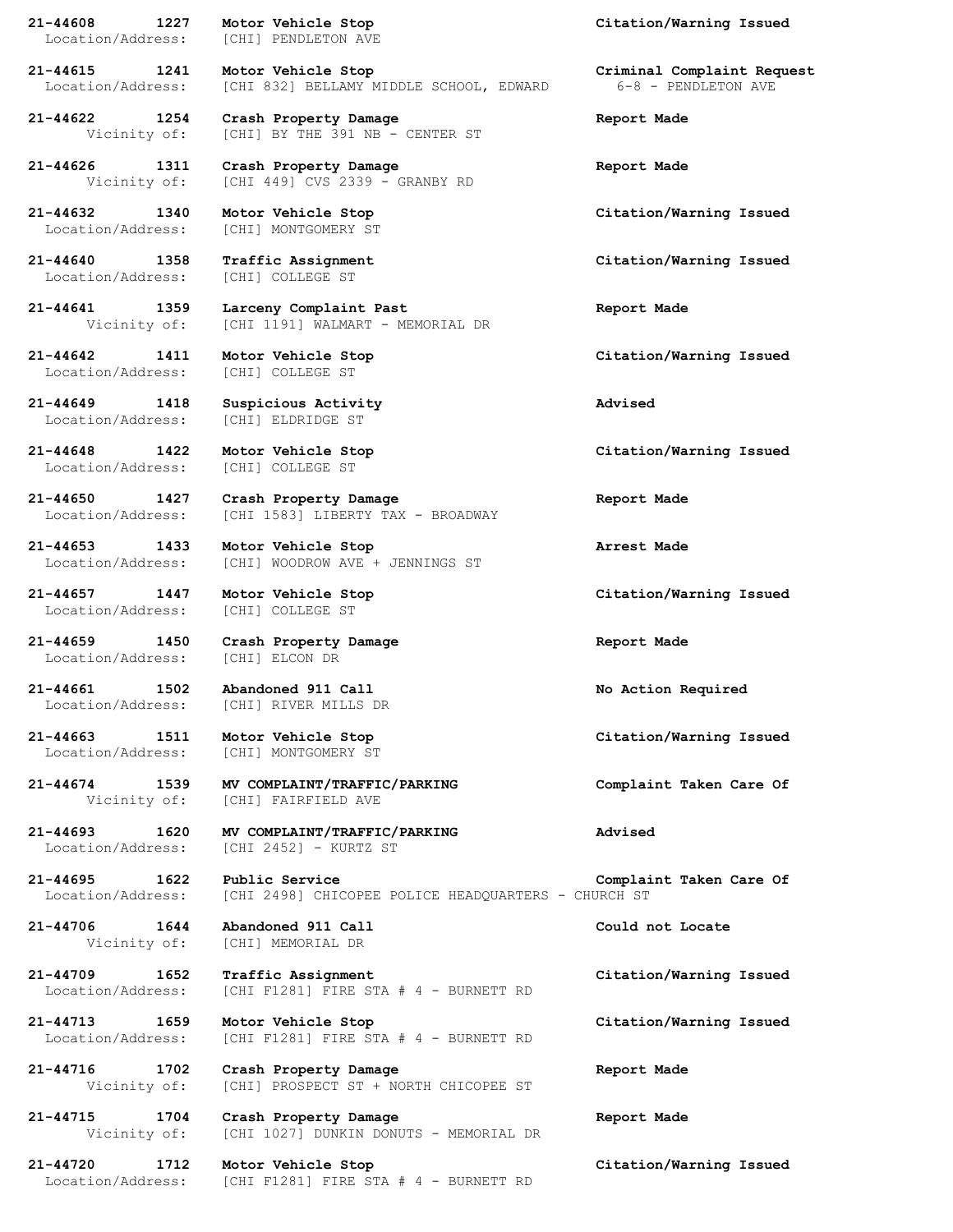| $21 - 44724$<br>1727<br>Location/Address: | Motor Vehicle Stop<br>[CHI F1281] FIRE STA # 4 - BURNETT RD                      | Citation/Warning Issued    |
|-------------------------------------------|----------------------------------------------------------------------------------|----------------------------|
| 21-44728<br>1733<br>Location/Address:     | Public Service<br>[CHI 2498] CHICOPEE POLICE HEADQUARTERS - CHURCH ST            | Advised                    |
| $21 - 44729$<br>1733<br>Location/Address: | Fraud/Identity Theft<br>[CHI 2680] - ROCHESTER ST                                | Advised                    |
| 21-44730<br>1737<br>Location/Address:     | Breaking & Entering Past<br>[CHI] DWIGHT CT                                      | Advised                    |
| 21-44732<br>1745<br>Location/Address:     | Motor Vehicle Stop<br>[CHI 1893] WILLIAMS PARK - BURNETT RD                      | Citation/Warning Issued    |
| 21-44735<br>1753<br>Location/Address:     | MV COMPLAINT/TRAFFIC/PARKING<br>[CHI 78] CHICOPEE SELF STORAGE - MEADOW ST       | Could not Locate           |
| 21-44743<br>1828<br>Vicinity of:          | Abandoned/Found Property<br>[CHI] IN THE PARK BEHIND THE PROJECTS - WEST MAIN ST | Complaint Taken Care Of    |
| 21-44746<br>1850<br>Location/Address:     | Alarm<br>[CHI 1208] LAZER AUTO WASH - ST JAMES AVE                               | Appears Secure After Check |
| 21-44747<br>1850<br>Location/Address:     | Unwanted Party/Undesirable<br>[CHI 938] HOME DEPOT - MEMORIAL DR                 | Could not Locate           |
| $21 - 44754$<br>1928<br>Location/Address: | Public Service<br>[CHI] GOODHUE AVE                                              | No Action Required         |
| 21-44765<br>2004<br>Location/Address:     | Larceny Complaint Past<br>[CHI] DALE CT                                          | Report Made                |
| 21-44768<br>2013<br>Location/Address:     | Abandoned 911 Call<br>[CHI] ROBINSON DR                                          | Advised                    |
| 21-44773<br>2032<br>Location/Address:     | Transport Service<br>[CHI F182] - CENTER ST                                      | Transport Complete         |
| $21 - 44775$<br>2042<br>Location/Address: | Transport Service<br>[LUD 1] HAMPDEN COUNTY JAIL - RANDALL RD                    | Transport Complete         |
| 21-44779<br>2054<br>Vicinity of:          | MV COMPLAINT/TRAFFIC/PARKING<br>[CHI 991] MEMORIAL DR + WESTOVER RD              | Could not Locate           |
| 21-44776 2056<br>Location/Address:        | Motor Vehicle Stop<br>[CHI] EXCHANGE ST                                          | Citation/Warning Issued    |
| 21-44784 2111<br>Location/Address:        | MV COMPLAINT/TRAFFIC/PARKING<br>[CHI F740] BRADS SERVICE CENTER - FRONT ST       | Complaint Taken Care Of    |
| 21-44786 2117<br>Location/Address:        | Larceny Complaint Past<br>[CHI 1191] WALMART - MEMORIAL DR                       | Report Made                |
| 21-44788 2122<br>Location/Address:        | Drug/Narcotic Activity<br>[CHI F1120] CANTERBURY ARMS APTS - EAST MAIN ST        | Advised                    |
| 21-44790 2125<br>Location/Address:        | Suspicious Activity<br>[CHI] OLD FIELD RD                                        | Advised                    |
| 21-44795 2153<br>Location/Address:        | Motor Vehicle Stop<br>[CHI 670] CUMBERLAND FARMS - MEMORIAL DR                   | Citation/Warning Issued    |
| 21-44803 2238<br>Location/Address:        | <b>ASSIST OTHER AGENCY</b><br>[CHI 497] MOTEL 6 - JOHNNY CAKE HOLLOW RD          | Could not Locate           |
| 21-44800 2241<br>Location/Address:        | Motor Vehicle Stop<br>[CHI F1305] 1060 CHICOPEE ST - CHICOPEE ST                 | Citation/Warning Issued    |
| 21-44802<br>2244                          |                                                                                  |                            |
| Location/Address:                         | Motor Vehicle Stop<br>[CHI 692] GIOVANNIS PIZZA SHOP - MEMORIAL DR               | Citation/Warning Issued    |
| 21-44807 2301<br>Location/Address:        | Disturbance<br>[CHI 907] TACO BELL - MEMORIAL DR                                 | Report Made                |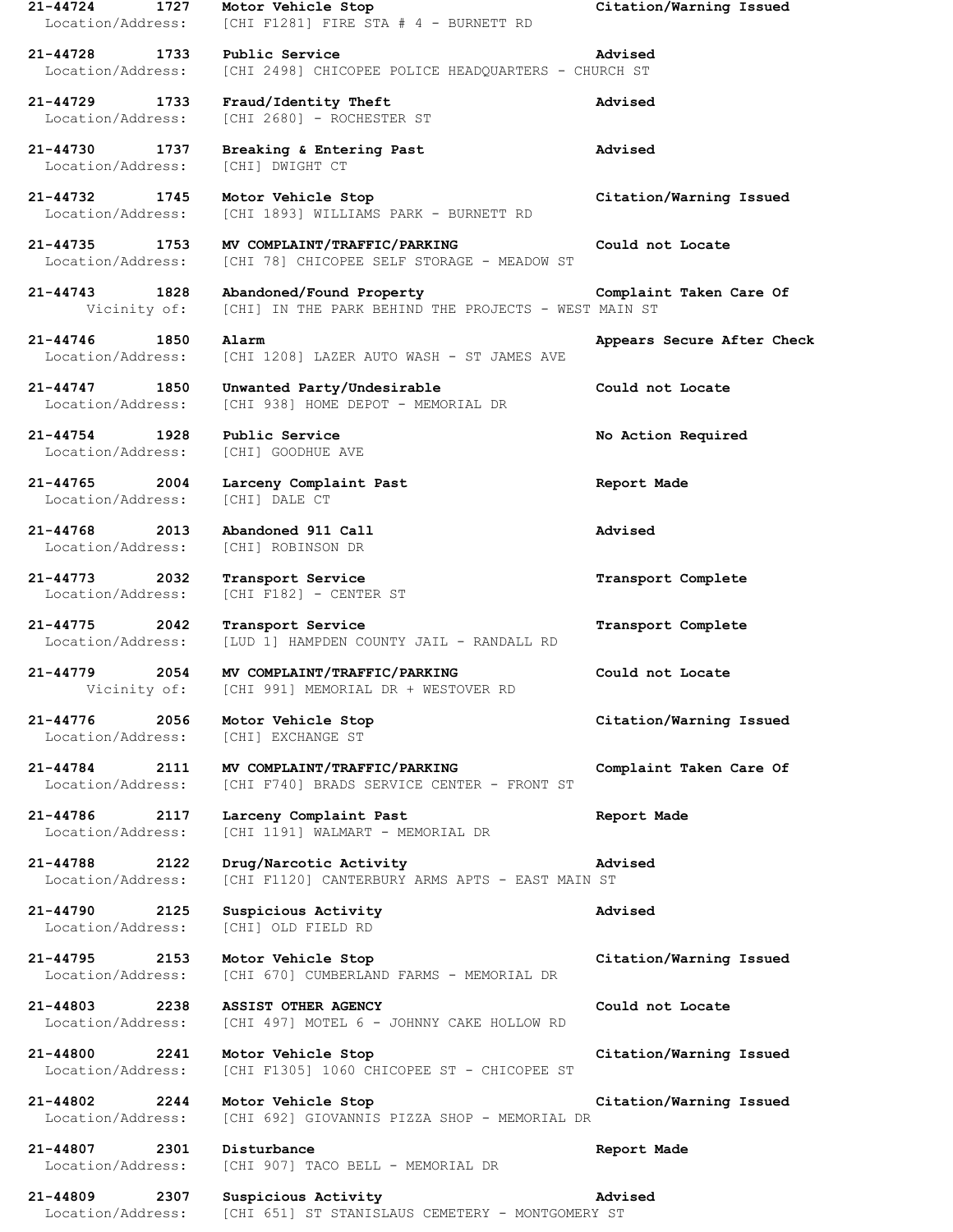| $21 - 44811$<br>2339<br>Location/Address:             | Crash Property Damage<br>[CHI] CHICOPEE ST + GRANBY RD                        | Report Made             |
|-------------------------------------------------------|-------------------------------------------------------------------------------|-------------------------|
| 21-44813 2358<br>Location/Address:                    | Suspicious Activity<br>[CHI] UNION ST                                         | Advised                 |
| 21-44814 2359<br>Vicinity of:                         | Suspicious Activity<br>[CHI] NEWBURY ST                                       | Could not Locate        |
| For Date: $04/24/2021$ - Saturday                     |                                                                               |                         |
| 0008<br>21-44818<br>Location/Address:                 | MV COMPLAINT/TRAFFIC/PARKING<br>[CHI 9] NEW ENGLAND SIGNS - CENTER ST         | Complaint Taken Care Of |
| 21-44823 0022<br>Location/Address:                    | Suspicious Activity<br>[CHI 847] RAY ASH PARK - ARCADE ST                     | Advised                 |
| 21-44838<br>0041<br>Location/Address:                 | Breaking & Entering Past<br>[CHI] VOLPE DR                                    | Report Made             |
| 21-44849 0111<br>Vicinity of:                         | Disturbance<br>[CHI 1731] - RAYMOND AVE                                       | Complaint Taken Care Of |
| 21-44868 0225<br>Location/Address:                    | Transport Service<br>[CHI F182] HAMPDEN COUNTY WOMANS - CENTER ST             | Transport Complete      |
| 21-44877 0244<br>Location/Address:                    | Motor Vehicle Stop<br>[CHI] ARLINGTON ST + BROADWAY                           | Advised                 |
| 21-44884 0257<br>Location/Address:                    | Motor Vehicle Stop<br>[CHI] FULLER RD + BROADWAY                              | Advised                 |
| 21-44888<br>0300<br>Vicinity of:                      | Suspicious Activity<br>[CHI F1479] CHICOPEE ST                                | Complaint Taken Care Of |
| 21-44897<br>0357<br>Location/Address:                 | Suspicious Activity<br>[CHI 849] RIVERS PARK - ALDEN ST                       | No Action Required      |
| 0614<br>21-44916<br>Vicinity of:                      | Disturbance<br>[CHI 276] SUNOCO A PLUS MINI MART - CHICOPEE ST                | Advised                 |
| 21-44927<br>0656<br>Location/Address:                 | Motor Vehicle Stop<br>[CHI] WEST ST + CENTER ST                               | Citation/Warning Issued |
| 0656<br>21-44928<br>Location/Address: [CHI] MONROE ST | Alarm                                                                         | False Alarm             |
| 21-44929 0712<br>Location/Address:                    | Public Service<br>[CHI] MARY ST                                               | Not Served              |
| 21-44930 0718<br>Location/Address:                    | Animal Complaint<br>[CHI 3807] - SPRINGFIELD ST                               | Unfounded               |
| 21-44932 0718<br>Location/Address:                    | Harassment/Threats<br>[CHI] ELMER DR                                          | Complaint Taken Care Of |
| 21-44959 0844<br>Location/Address:                    | Abandoned 911 Call<br>[CHI F1251] - SPRINGFIELD ST                            | Could not Locate        |
| 21-44961 0855<br>Location/Address:                    | Mal Damage/VANDALISM-Past<br>[CHI] CHICOPEE ST                                | Report Made             |
| 21-44966 0903<br>Vicinity of:                         | Disturbance<br>[CHI] CHAPEL ST                                                | Complaint Taken Care Of |
| 21-44969 0905<br>Location/Address:                    | Missing Person<br>[CHI 1348] CEDAR INVESTMENTS - SKEELE ST                    | Report Made             |
| 21-44970<br>0911<br>Location/Address:                 | Traffic Assignment<br>[CHI 1308] IDEAL KITCHEN HOME IMPROVEMENTS - GRATTAN ST | Citation/Warning Issued |
| 21-44972 0913<br>Location/Address:                    | Motor Vehicle Stop<br>[CHI 1308] IDEAL KITCHEN HOME IMPROVEMENTS - GRATTAN ST | Citation/Warning Issued |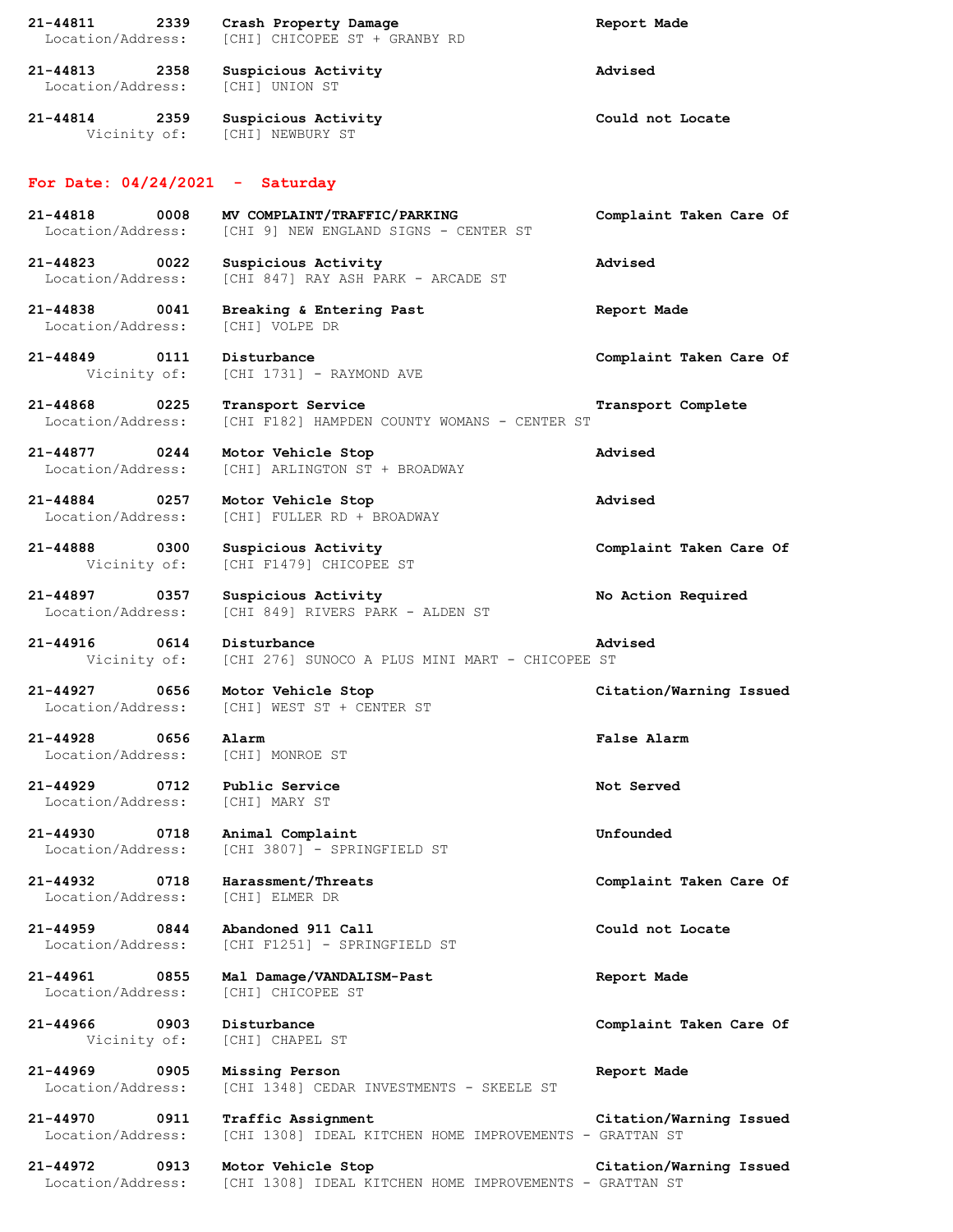**21-44977 0924 Motor Vehicle Stop Citation/Warning Issued** Location/Address: [CHI 1308] IDEAL KITCHEN HOME IMPROVEMENTS - GRATTAN ST **21-44978 0924 Abandoned 911 Call False Alarm** Location/Address: [CHI] LUDGER AVE **21-44983 0938 Motor Vehicle Stop Criminal Complaint Request** Location/Address: [CHI] MCKINSTRY AVE **21-44995 1016 Abandoned 911 Call Could not Locate** Location/Address: [CHI F89] CHICOPEE COUNTRY CLUB PRO-SHOP - BURNETT RD **21-45001 1035 Harassment/Threats Complaint Taken Care Of** Location/Address: [CHI F1120] - EAST MAIN ST **21-45014 1111 Unwanted Party/Undesirable Complaint Taken Care Of** Location/Address: [CHI] VOLPE DR **21-45015 1116 Motor Vehicle Stop Citation/Warning Issued** Location/Address: [CHI] BEAUCHAMP TER **21-45019 1133 Suspicious Activity Could not Locate** Location/Address: [CHI] DOVERBROOK RD **21-45020 1136 Animal Complaint Could not Locate** Location/Address: [CHI] EAST MAIN ST **21-45023 1147 MV COMPLAINT/TRAFFIC/PARKING Advised** Location/Address: [CHI] KURTZ ST **21-45027 1158 Traffic Assignment Complaint Taken Care Of** Location/Address: [CHI] EMPIRE ST **21-45029 1217 Traffic Assignment Citation/Warning Issued** Location/Address: [CHI] MONTCALM ST **21-45030 1219 Motor Vehicle Stop Citation/Warning Issued** Location/Address: [CHI] JAMES ST **21-45034 1230 Motor Vehicle Stop Citation/Warning Issued** Location/Address: [CHI] MONTCALM ST **21-45036 1246 Motor Vehicle Stop Citation/Warning Issued** Location/Address: [CHI] MONTCALM ST **21-45037 1256 Animal Complaint Could not Locate** Location/Address: [CHI] MONTCALM ST **21-45040 1326 Motor Vehicle Stop Citation/Warning Issued** Location/Address: [CHI 1533] PRIDE TRUCK STOP - BURNETT RD **21-45046 1345 Motor Vehicle Stop Citation/Warning Issued** Location/Address: [CHI] BURNETT RD **21-45057 1432 Crash Property Damage Report Made** Vicinity of: [CHI 938] HOME DEPOT - MEMORIAL DR **21-45058 1435 Motor Vehicle Stop Citation/Warning Issued** Location/Address: [CHI] BURNETT RD **21-45063 1443 Illegal Dumping Complaint Taken Care Of** Location/Address: [CHI 844] FAIRVIEW MEMORIAL ELEMENTARY SCHOOL K-5 - MEMORIAL AVE **21-45062 1446 Motor Vehicle Stop Citation/Warning Issued** Location/Address: [CHI F1281] FIRE STA # 4 - BURNETT RD **21-45070 1517 Alarm Appears Secure After Check** Location/Address: [CHI 1289] ALL STAR CAR AND TRUCK RENTAL - MEMORIAL DR **21-45074 1532 Disturbance Could not Locate** Vicinity of: [CHI 448] SOFT TOUCH AUTO WASH - GRANBY RD **21-45088 1628 Motor Vehicle Stop Citation/Warning Issued** Location/Address: [CHI] FULLER RD + HAYNES CIR

**21-45089 1638 MV COMPLAINT/TRAFFIC/PARKING Could not Locate**

Vicinity of: [CHI] MONTCALM ST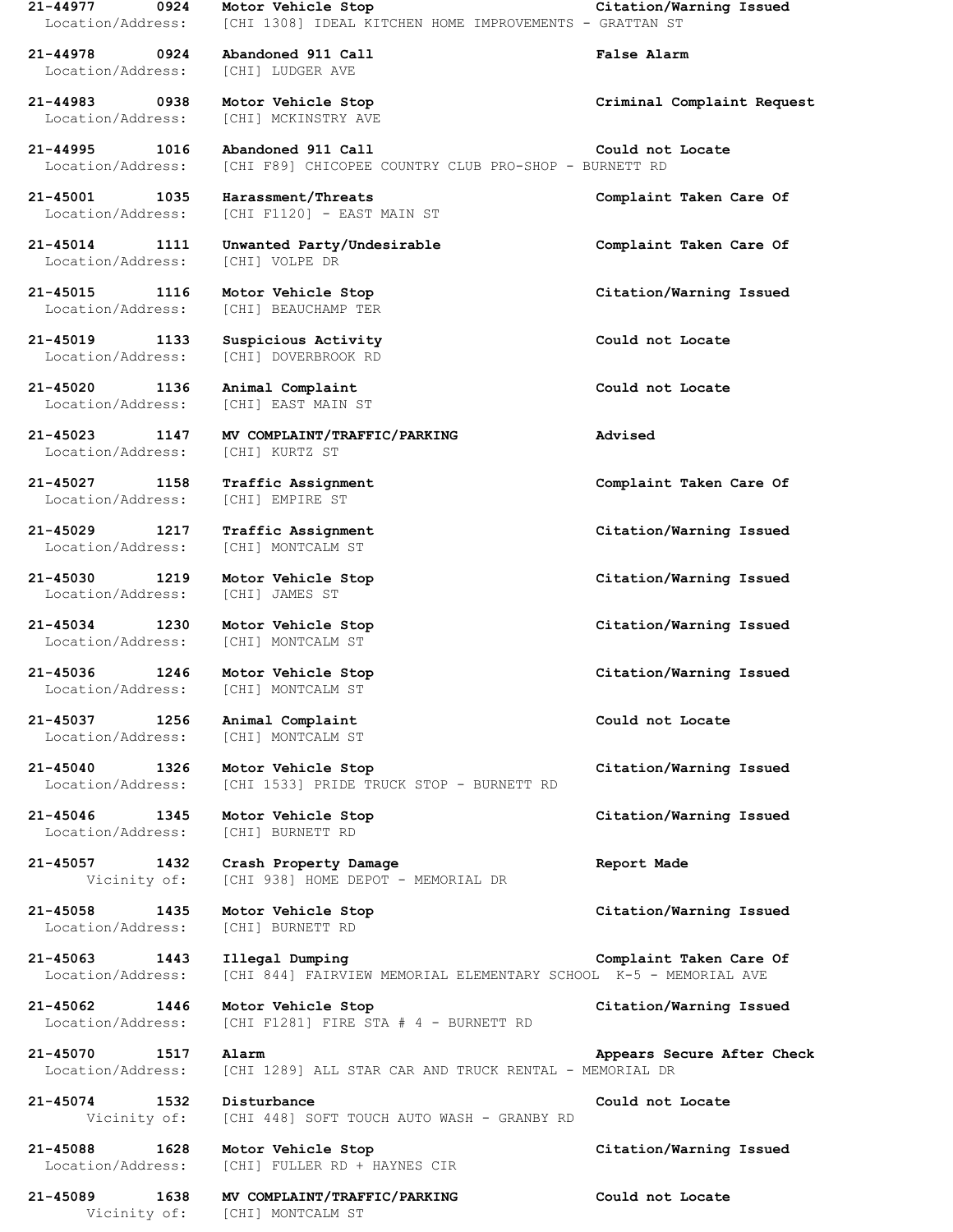**21-45091 1649 Disturbance Arrest Made** Location/Address: [CHI] BENOIT CIR **21-45102 1714 Public Service Assist Given** Location/Address: [CHI 3356] - THEROUX DR **21-45108 1734 MV COMPLAINT/TRAFFIC/PARKING Could not Locate** Vicinity of: [CHI] MONTCALM ST **21-45120 1826 MV COMPLAINT/TRAFFIC/PARKING Could not Locate** Location/Address: [CHI] EMPIRE ST **21-45123 1849 Stolen M/V L/P Report Report Made** Location/Address: [CHI] FRONT ST **21-45124 1851 Transport Service Transport Complete** Location/Address: [LUD 1] HAMPDEN COUNTY JAIL - RANDALL RD **21-45126 1858 MV COMPLAINT/TRAFFIC/PARKING Could not Locate** Vicinity of: [CHI F542] THE DUGOUT CAFE - MEADOW ST **21-45128 1910 Trespasser/Trespassing Report Made** Location/Address: [CHI 653] DOLLAR GENERAL - MEMORIAL DR **21-45130 1913 Disturbance Advised** Location/Address: [CHI F162] CENTER ST - CENTER ST **21-45140 1959 ASSIST OTHER AGENCY Assist Given** Location/Address: [CHI 2806] CHICOPEE ST **21-45145 2005 Abandoned/Found Property Report Made** Location/Address: [CHI 851] IKE ALPERT FIELD - PARK - BEAUCHAMP TER **21-45148 2010 Animal Complaint Unfounded** Vicinity of: [CHI 1113] SENECAL APARTMENTS CHICOPEE HOUSING - MEADOW ST **21-45154 2036 Breaking & Entering Past Advised** Location/Address: [CHI] VOLPE DR **21-45158 2050 Disturbance Advised** Location/Address: [CHI 2531] - DEPOT ST **21-45159 2052 Public Service Advised** Location/Address: [CHI] GREENWOOD TER **21-45160 2056 Public Service No Action Required** Location/Address: [CHI] GREENWOOD TER **21-45173 2139 Disturbance Advised** Location/Address: [CHI 2653] - DEBRA DR **21-45172 2140 Breaking & Entering in progress Complaint Taken Care Of** Location/Address: [CHI] FAIRVIEW AVE **21-45179 2209 Harassment/Threats Could not Locate** Location/Address: [CHI F27] STOP & GO - PROSPECT ST **21-45181 2220 Trespasser/Trespassing Arrest Made** Vicinity of: [CHI] BEAUREGARD TER **21-45184 2232 Motor Vehicle Stop Citation/Warning Issued** Location/Address: [CHI] SHERIDAN ST + CENTRAL AVE **21-45185 2235 Crash Property Damage Report Made** Location/Address: [CHI] GRATTAN ST + GRANBY RD **21-45191 2351 Abandoned 911 Call Advised** Location/Address: [CHI 00] CHESTNUT ST. - CHESTNUT ST **21-45192 2355 Disturbance Advised** Location/Address: [CHI] EDWARD ST **21-45193 2356 MV COMPLAINT/TRAFFIC/PARKING Could not Locate** Vicinity of: [CHI] FULLER RD + CAREW ST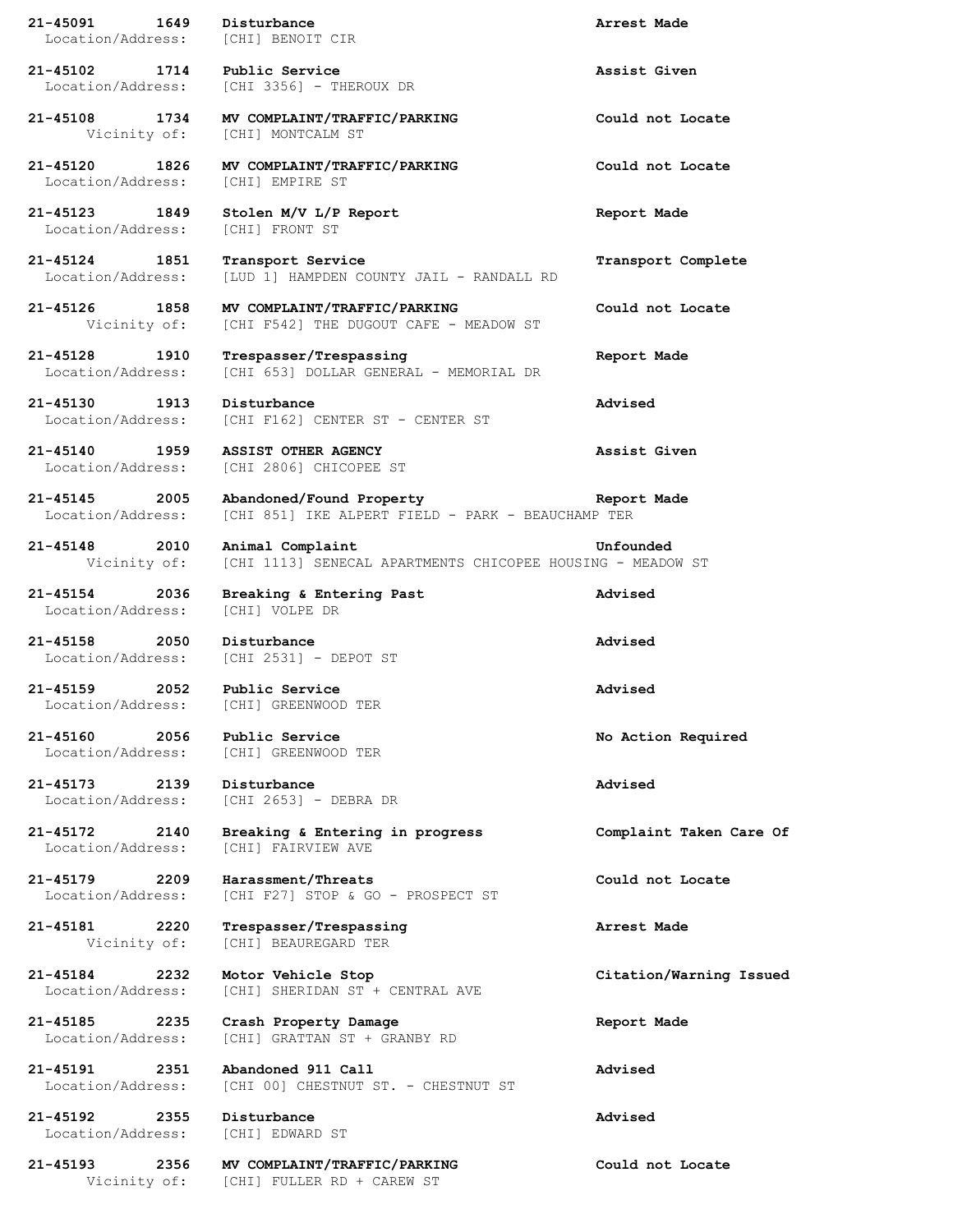## **For Date: 04/25/2021 - Sunday**

**21-45205 0027 Motor Vehicle Stop Report Made** Vicinity of: [CHI] CHICOPEE ST **21-45207 0030 Assault & Battery Complaint Report Made** Vicinity of: [CHI] EXCHANGE ST **21-45216 0054 Crash Property Damage Complaint Taken Care Of** Vicinity of: [CHI 1920] KIN'S AUTO GLASS - CENTER ST **21-45222 0122 Motor Vehicle Stop Citation/Warning Issued** Location/Address: [CHI] SHAWINIGAN DR **21-45243 0217 Disturbance Advised** Vicinity of: [CHI F1155] CHICOPEE VILLAGE TOWNHOMES - NORTHERN DR **21-45250 0231 Crash Personal Injury Arrest Made** Vicinity of: [CHI 287] TEDDY BEAR POOLS & SPAS - EAST ST **21-45256 0259 Stolen M/V L/P Report Report Made** Vicinity of: [CHI] CHESTNUT ST **21-45261 0319 Transport Service Transport Complete** Location/Address: [CHI F182] HAMPDEN COUNTY WOMANS - CENTER ST **21-45264 0331 Transport Service Transport Complete** Location/Address: [LUD 1] HAMPDEN COUNTY JAIL - RANDALL RD **21-45270 0414 Crash Property Damage Report Made** Location/Address: [CHI 1485] UNIROYAL - GROVE ST **21-45272 0442 Transport Service Transport Complete** Location/Address: [CHI] PENDLETON AVE **21-45274 0449 Motor Vehicle Stop Criminal Complaint Request** Vicinity of: [CHI] CHICOPEE ST + WALTER ST **21-45300 0824 Motor Vehicle Stop Citation/Warning Issued** Location/Address: [CHI 607] LHEUREUX & VARNER (DENTISTS) - ST JAMES AVE **21-45306 0846 Motor Vehicle Stop Citation/Warning Issued** Location/Address: [CHI] ST JAMES AVE **21-45309 0854 Service of a Summons Not Served** Location/Address: [CHI] JOHN ST **21-45310 0856 Motor Vehicle Stop Citation/Warning Issued** Location/Address: [CHI 607] LHEUREUX & VARNER (DENTISTS) - ST JAMES AVE **21-45326 0924 Public Service Transport Complete** Location/Address: [CHI 2498] CHICOPEE POLICE HEADQUARTERS - CHURCH ST **21-45331 0931 MV COMPLAINT/TRAFFIC/PARKING Could not Locate** Location/Address: [CHI 1498] HONEYLAND FARMS - NEWBURY ST **21-45333 0937 Motor Vehicle Stop Citation/Warning Issued** Location/Address: [CHI] NEWBURY ST **21-45335 0943 Crash Personal Injury Report Made** Location/Address: [CHI] CATHERINE ST **21-45338 1001 Motor Vehicle Stop Citation/Warning Issued** Location/Address: [CHI] NEWBURY ST **21-45350 1108 Motor Vehicle Stop Citation/Warning Issued** Location/Address: [CHI 188] PRIDE SERVICE STATION - CHICOPEE ST **21-45351 1109 MV COMPLAINT/TRAFFIC/PARKING No Action Required** Location/Address: [CHI] KURTZ ST **21-45357 1118 MV COMPLAINT/TRAFFIC/PARKING Complaint Taken Care Of** Location/Address: [CHI] KURTZ ST **21-45359 1130 Motor Vehicle Stop Citation/Warning Issued** Location/Address: [CHI] MONTCALM ST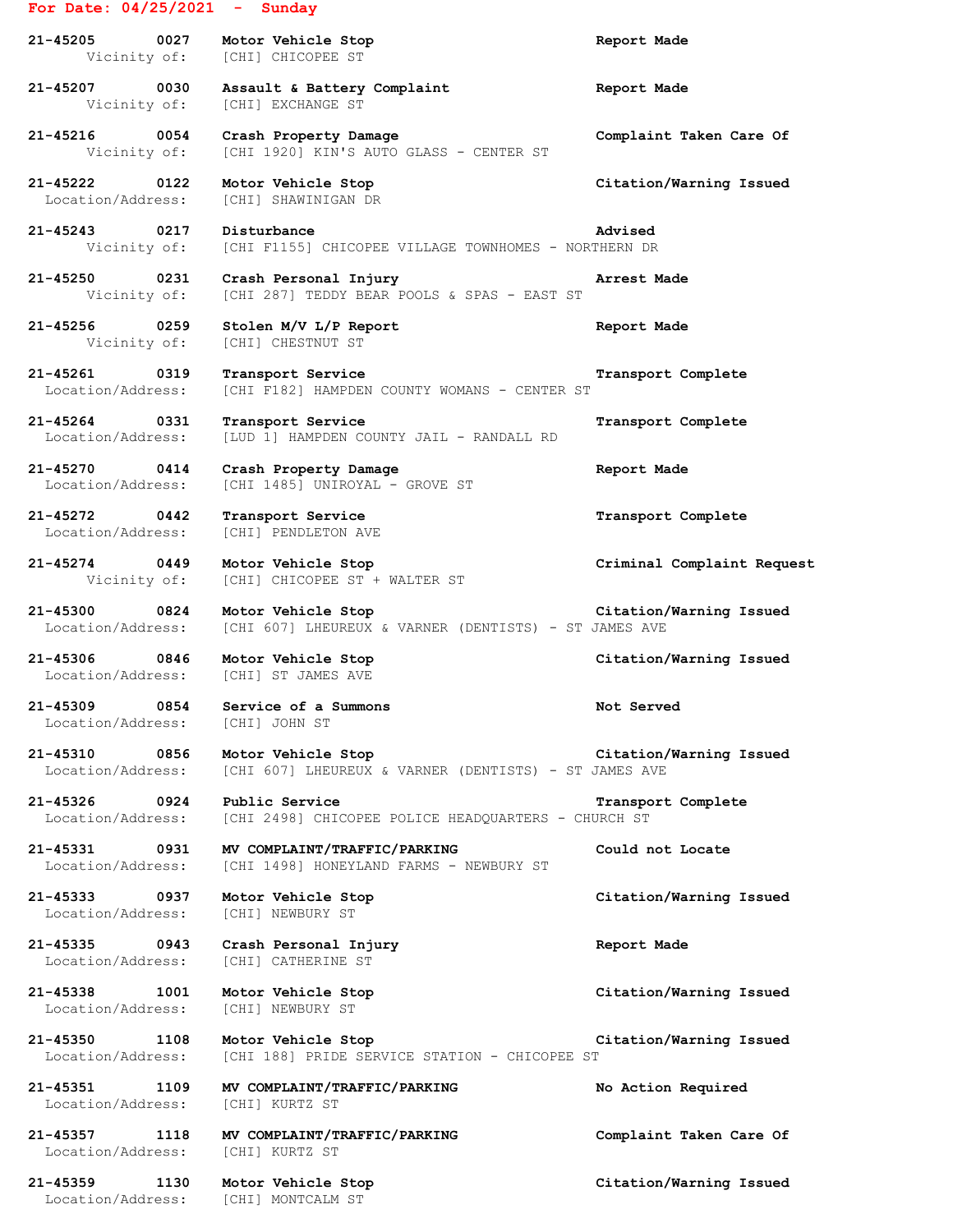**21-45365 1149 Alarm Appears Secure After Check** Location/Address: [CHI 1326] PLAZA LIQUORS - MEMORIAL DR

**21-45376 1228 Motor Vehicle Stop Citation/Warning Issued** Location/Address: [CHI] SHERIDAN ST

**21-45380 1237 Larceny Complaint Past Report Made** Location/Address: [CHI 1533] PRIDE TRUCK STOP - BURNETT RD

**21-45381 1244 Harassment/Threats Advised** Location/Address: [CHI] APPLEWOOD DR

Location/Address: [CHI] EAST MAIN ST

**21-45386 1316 Missing Person Report Made** Location/Address: [CHI] BROADWAY STAR - BROADWAY

**21-45388 1339 Disturbance Report Made** Location/Address: [CHI] BONNER ST

**21-45391 1346 Motor Vehicle Stop Citation/Warning Issued** Location/Address: [CHI] DALE ST

**21-45392 1359 Motor Vehicle Stop Citation/Warning Issued** Location/Address: [CHI] GRANBY RD

**21-45394 1406 Motor Vehicle Stop Citation/Warning Issued** Location/Address: [CHI] GRANBY RD

**21-45399 1452 Motor Vehicle Stop Citation/Warning Issued** Location/Address: [CHI 1962] FIVE GUYS - MEMORIAL DR

**21-45404 1543 ASSIST OTHER AGENCY Assist Given** Vicinity of: [CHI] RIVERS AVE

**21-45405 1547 ASSIST OTHER AGENCY Could not Locate** Location/Address: [CHI] EXCHANGE ST

**21-45408 1559 Crash Property Damage Assist Given** Vicinity of: [CHI] MONTCALM ST

**21-45418 1631 Disturbance Complaint Taken Care Of** Location/Address: [CHI 1191] WALMART - MEMORIAL DR

Location/Address: [CHI] DEPOT ST

**21-45448 1916 Alarm False Alarm** Location/Address: [CHI 2112] THEORY WELLNESS - FULLER RD

**21-45464 1952 MV COMPLAINT/TRAFFIC/PARKING No Action Required** Vicinity of: [CHI] MONTCALM ST

**21-45465 2003 Motor Vehicle Stop Citation/Warning Issued** Location/Address: [CHI 1160] CHICOPEE LIBRARY-EMILY PARTYKA CENTER BRANCH - FRONT ST

**21-45468 2004 ASSIST OTHER AGENCY Assist Given** Location: [CHI] COLLEGE VIEW HEIGHTS, SOUTH HADLEY

**21-45470 2026 Motor Vehicle Stop Citation/Warning Issued** Location/Address: [CHI 1160] CHICOPEE LIBRARY-EMILY PARTYKA CENTER BRANCH - FRONT ST

**21-45473 2033 Abandoned 911 Call No Action Required** Location/Address: [CHI] REED AVE

**21-45481 2052 MV COMPLAINT/TRAFFIC/PARKING Unfounded** Vicinity of: [CHI] CHAPMAN ST

**21-45494 2158 Disabled Motor Vehicle Assist Given** Vicinity of: [CHI] ROYAL ST + JENNINGS ST

**21-45495 2203 Motor Vehicle Stop Advised** Location/Address: [CHI 1287] CHANNEL 22 NEWS CENTER - BROADCAST CTR

**21-45496 2206 Motor Vehicle Stop Citation/Warning Issued** Location/Address: [CHI 1160] CHICOPEE LIBRARY-EMILY PARTYKA CENTER BRANCH - FRONT ST

**21-45383 1313 Motor Vehicle Stop Citation/Warning Issued**

**21-45421 1704 Public Service No Action Required**